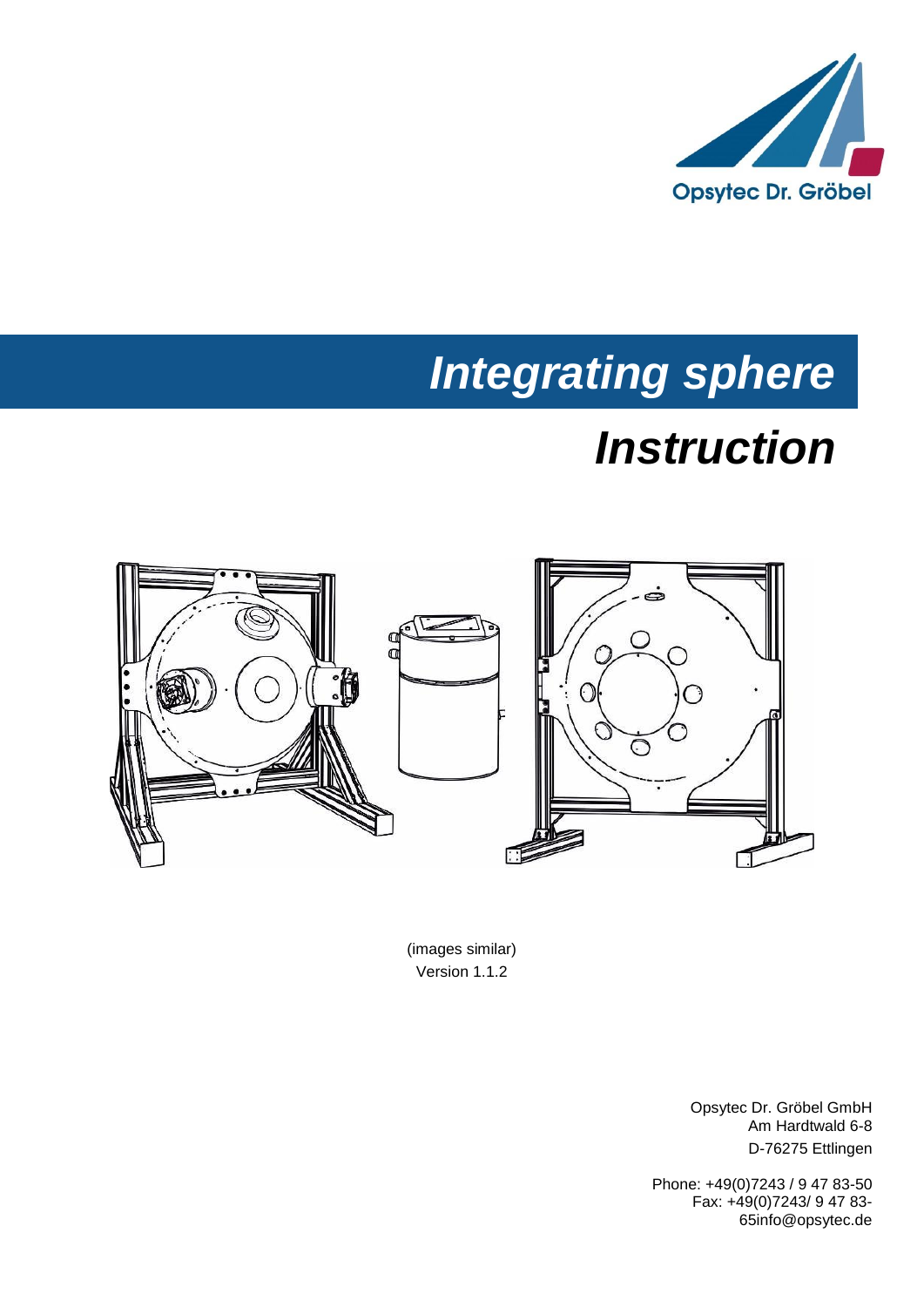#### $\mathbf{1}$ **Table of Contents**

| 1              |      |                 |  |  |  |  |
|----------------|------|-----------------|--|--|--|--|
| $\mathbf{2}$   |      |                 |  |  |  |  |
| 3              |      |                 |  |  |  |  |
| 4              |      |                 |  |  |  |  |
|                | 1.1  |                 |  |  |  |  |
|                | 1.2  |                 |  |  |  |  |
|                | 1.3  |                 |  |  |  |  |
|                | 1.4  |                 |  |  |  |  |
|                | 1.5  |                 |  |  |  |  |
|                | 1.6  |                 |  |  |  |  |
|                | 1.7  |                 |  |  |  |  |
|                |      | 1.7.1           |  |  |  |  |
|                |      | 1.7.2           |  |  |  |  |
|                |      | 1.7.3           |  |  |  |  |
| 5              |      |                 |  |  |  |  |
|                | 1.8  |                 |  |  |  |  |
|                | 1.9  |                 |  |  |  |  |
|                |      | 1.9.1           |  |  |  |  |
|                |      |                 |  |  |  |  |
|                |      |                 |  |  |  |  |
|                |      | Attention 12    |  |  |  |  |
|                |      |                 |  |  |  |  |
|                |      |                 |  |  |  |  |
|                |      |                 |  |  |  |  |
|                | 1.10 |                 |  |  |  |  |
|                | 1.11 |                 |  |  |  |  |
|                |      | 1.11.1          |  |  |  |  |
|                |      | 1.11.2          |  |  |  |  |
|                |      |                 |  |  |  |  |
| 6              |      |                 |  |  |  |  |
|                |      | 1.12 General 18 |  |  |  |  |
|                | 1.13 |                 |  |  |  |  |
|                | 1.14 |                 |  |  |  |  |
|                | 1.15 |                 |  |  |  |  |
| $\overline{7}$ |      |                 |  |  |  |  |
|                |      |                 |  |  |  |  |
| 8              |      |                 |  |  |  |  |
| $\mathbf{2}$   |      |                 |  |  |  |  |
|                | 2.1  |                 |  |  |  |  |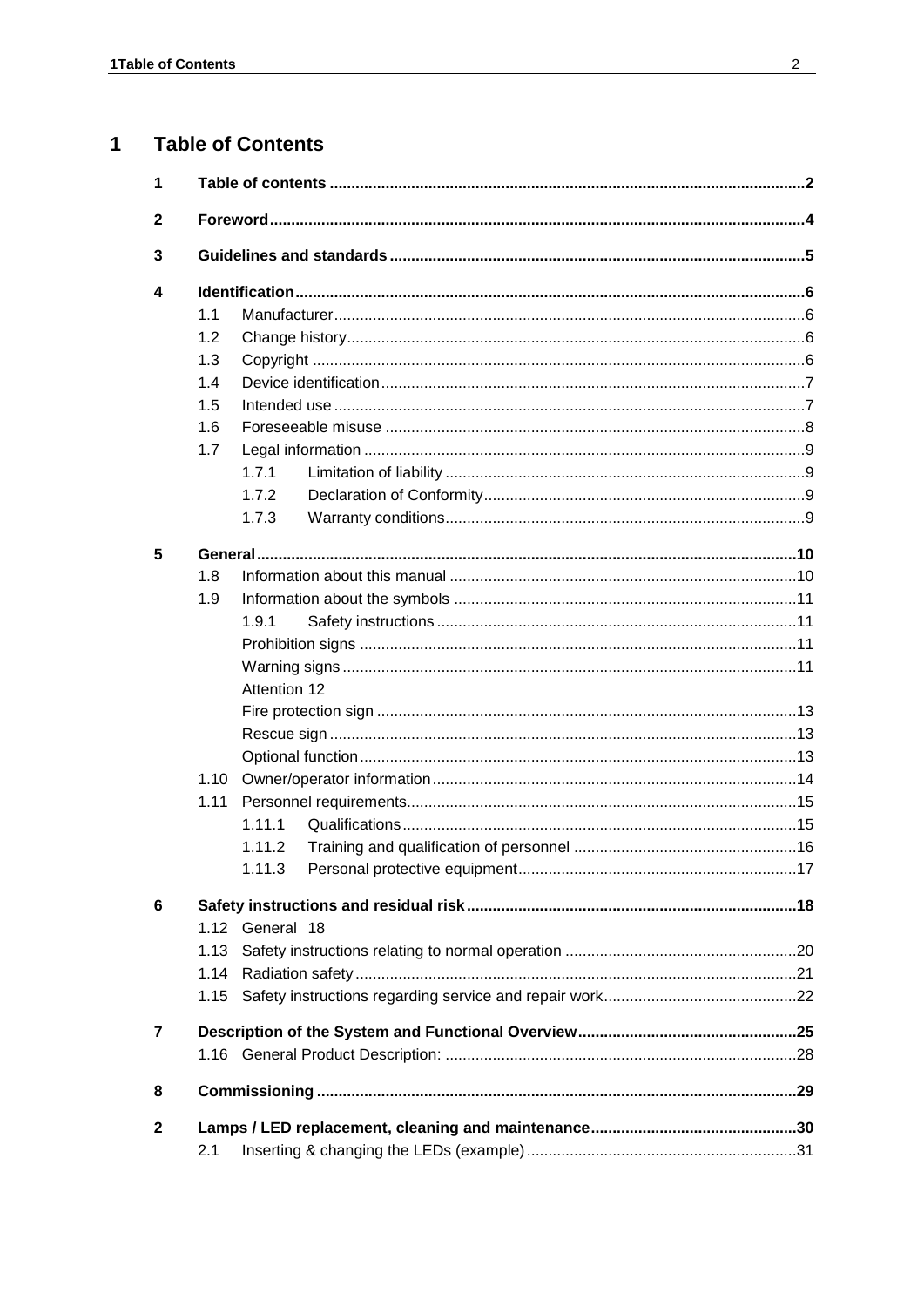| 9 |  |  |
|---|--|--|
|   |  |  |
|   |  |  |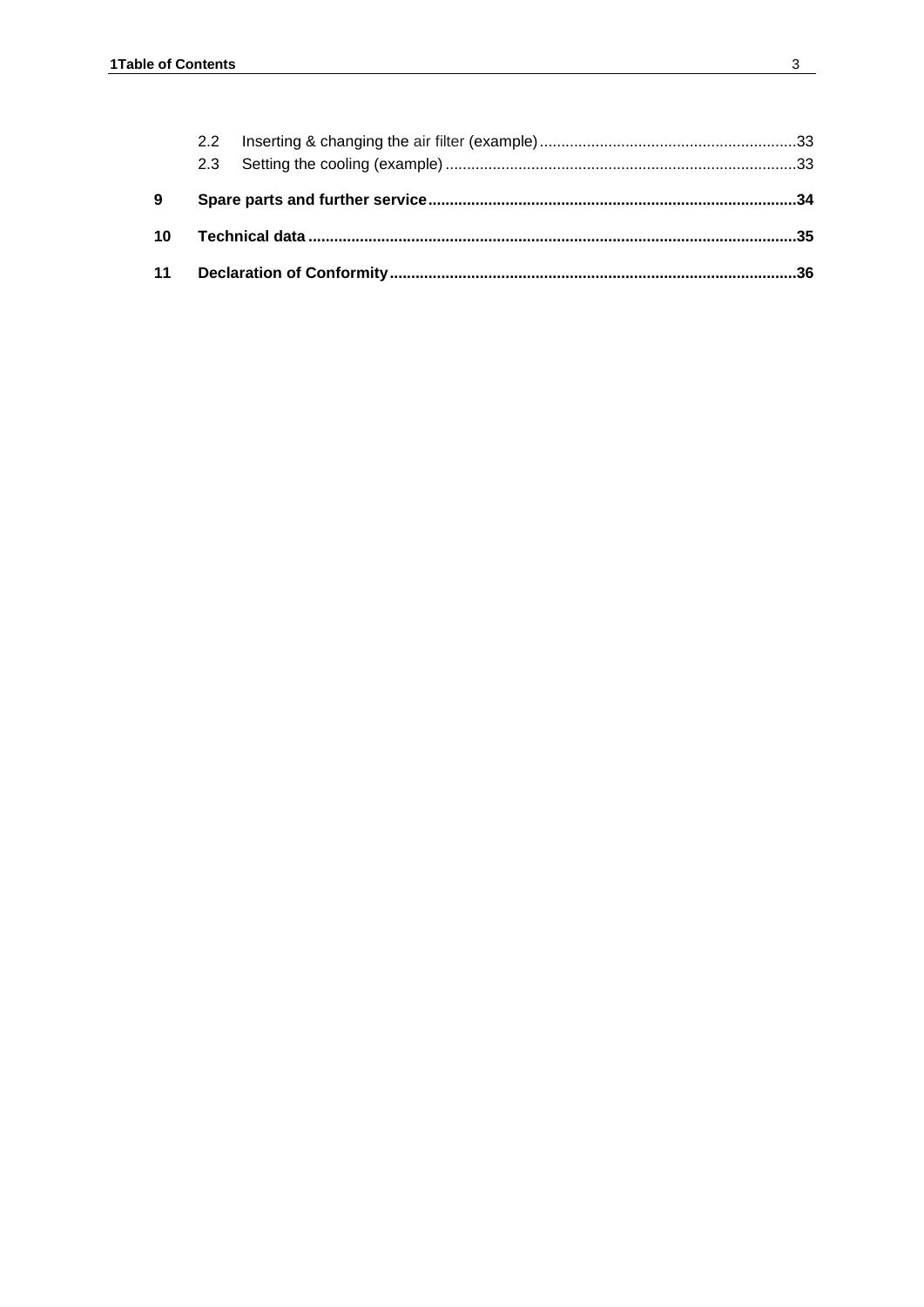## **2 Foreword**

Dear customer!

Thank you for choosing a product from us!

Please take some time to read this manual carefully. Please pay special attention to the safety instructions.

This is the condition for safe handling and operation of the system and its components.

If you have any questions that are not answered in this manual, please feel free to call us. We will be glad if we can help you. We are also always happy to receive suggestions or ideas.

Our products are subject to constant development; therefore, there may be slight differences between your system and the illustrations in this operating manual.

 2021 Opsytec Dr. Gröbel GmbH Am Hardtwald 6-8 D - 76275 Ettlingen Phone: +49(0)7243 / 9 47 83-50 Fax: +49(0)7243 / 9 47 83-65 info@opsytec.de

All rights reserved. Reprinting, including excerpts, is only permitted with the written consent of Opsytec Dr. Gröbel GmbH.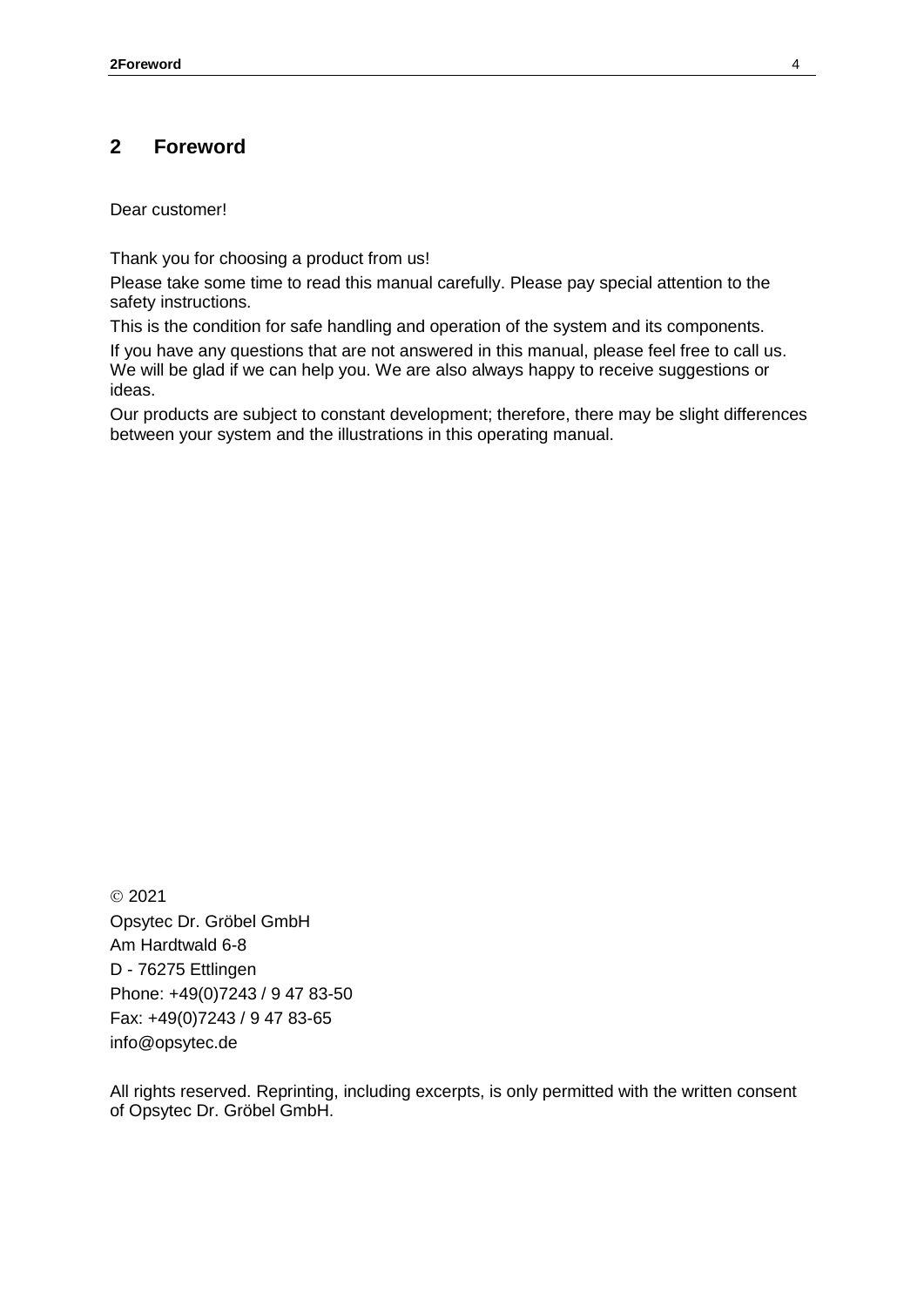## **3 Guidelines and standards**



The system is a machine according to Annex II A of the Machinery Directive and is therefore supplied with a declaration of conformity and a CE marking (in accordance with the Machinery Directive).

| <b>Guidelines</b>             |                                                                                                                             |  |  |  |
|-------------------------------|-----------------------------------------------------------------------------------------------------------------------------|--|--|--|
| <b>EU</b> directives          | 06/42/EC (machinery) (partly applicable)<br>2014/30/EC (EMC)<br>2014/35/EC (low voltage)                                    |  |  |  |
| Harmonised standards          |                                                                                                                             |  |  |  |
| EN ISO 12100:2010             | Safety of machinery - General principles for design - Risk<br>assessment and risk reduction                                 |  |  |  |
| EN 61000-6-2:2005             | Electromagnetic compatibility (EMC) - Part 6-2: Generic<br>standards - Immunity for industrial environments                 |  |  |  |
| EN 61000-6-4:2007+<br>A1:2011 | Electromagnetic compatibility (EMC) - Part 6-4: Generic<br>standards - Emission requirements for industrial<br>environments |  |  |  |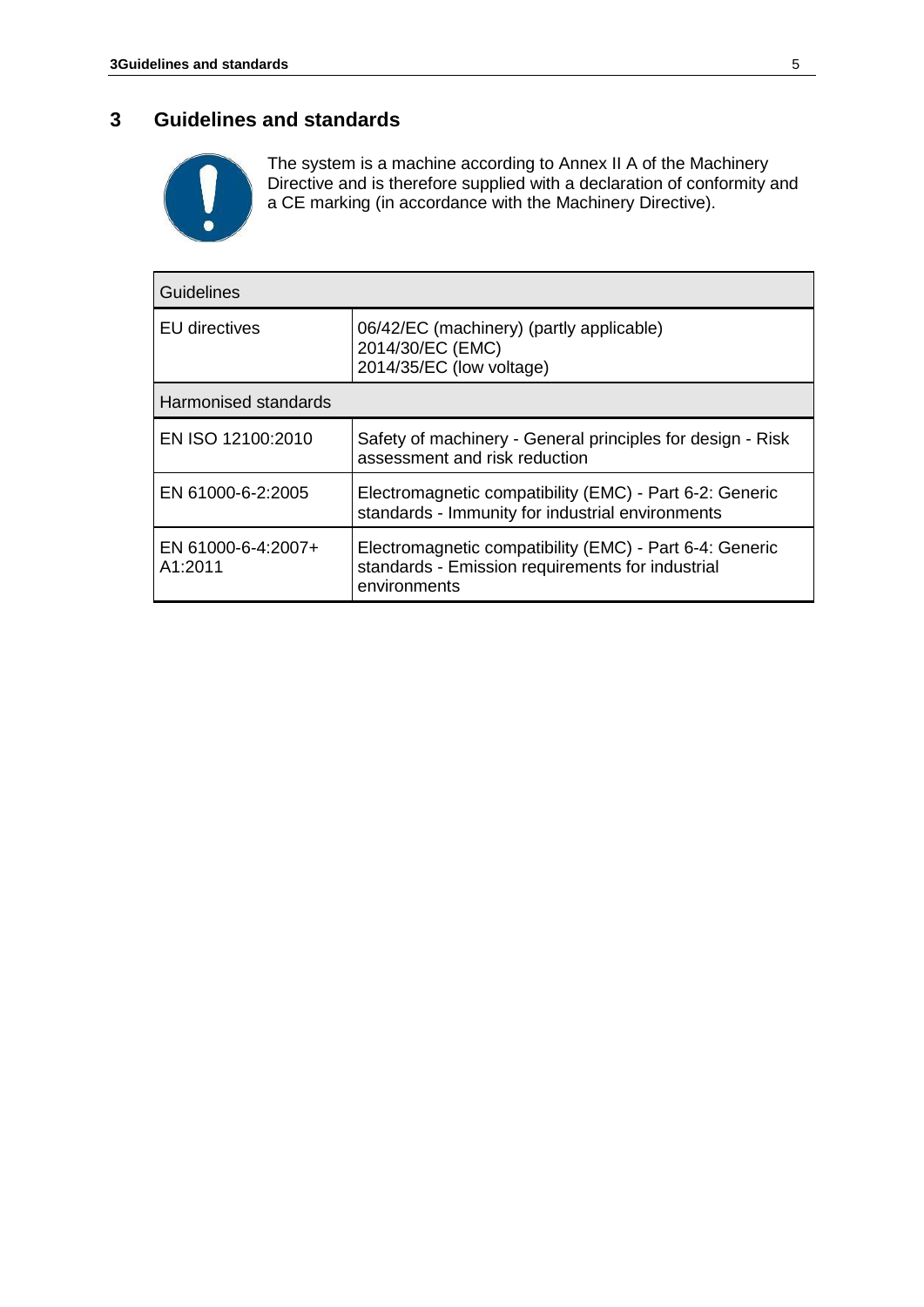## **4 Identification**

## **1.1 Manufacturer**

Opsytec Dr. Gröbel GmbH Am Hardtwald 6-8 D - 76275 Ettlingen Phone: +49(0)7243 / 9 47 83-50 Fax: +49(0)7243 / 9 47 83-65 info@opsytec.de www.opsytec.de

## **1.2 Change history**



We reserve the right to make changes to the content. Opsytec Dr. Gröbel GmbH is not liable for any errors in this documentation. No liability is accepted for indirect damage arising from the supply or use of this documentation, to the extent permitted by law.

| <b>Version</b> | <b>Editor</b> | <b>Date</b> | Change                           |
|----------------|---------------|-------------|----------------------------------|
| 1.1.0          | Paravia       | 09.12.2019  | Editorial changes                |
| 1.1.1          | Paravia       | 01.07.2020  | Editorial changes PTFE / BASO4   |
| 1.1.2          | Paravia       | 25.10.2021  | Editorial changes Auxiliary lamp |
|                |               |             |                                  |

## **1.3 Copyright**



Opsytec Dr. Gröbel GmbH shall retain the copyright for this operating manual. The operating manual is intended for the owner/operator and his personnel.

#### **Copyright in accordance with DIN ISO 16016:**

Reproduction and copying of this document, use and disclosure of the contents herein are strictly prohibited unless expressly authorized. Failure to comply may result in a claim for damages. All rights in the case of a patent application, utility model or design are reserved. Infringements may be subject to prosecution.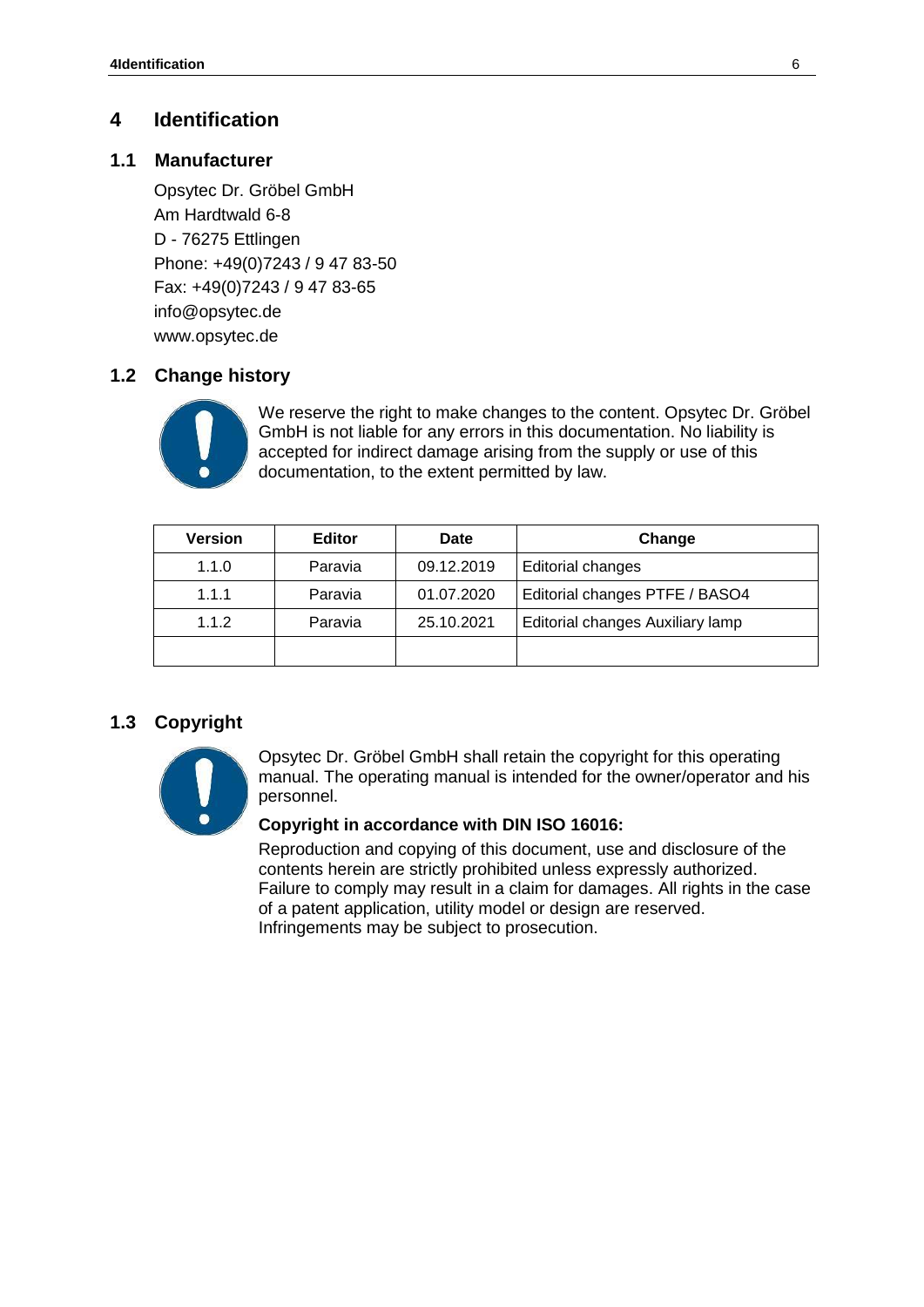## **1.4 Device identifier**

Information for internal use:

| Description:         | Opsytec integrating sphere, diameter = |
|----------------------|----------------------------------------|
| Year of manufacture: |                                        |
| equipment no.        |                                        |
| Project no.          |                                        |

## **1.5 Purpose**

- The system is intended for industrial use only. It is prohibited to use the devices in potentially explosive atmospheres or for general lighting purposes
- Installation, commissioning, operation, maintenance and service work may only be carried out by trained and qualified personnel who comply with all safety guidelines and standards.
- The device is intended for use in clean, dry rooms.
- Do not operate the device if the air has a particularly high dust or moisture content, in potentially explosive atmospheres or if it is exposed to aggressive chemicals.
- Responsibility: Damage resulting from unintentional or unauthorized tampering terminates any right to assert warranty or liability claims against the manufacturer.
- Warranty Disclaimer: The use of any non-original parts will void the warranty.
- Environmental protection: Defective parts and packaging parts containing environmentally harmful substances must be disposed of accordingly.
- During operation, high-energy visible and invisible radiation can be generated if the integrating sphere is equipped with radiation sources or if these are measured in the integrating sphere.
- Operation is only permitted in a dry environment. The installation is horizontal.
- Only suitable for operation in closed rooms.
- Before opening, the system must be disconnected from the voltage and it must be checked that no voltage is present.
- Wear gloves when servicing, cleaning, and operating the integrating sphere.
- Do not clean the system when it is in operation.
- Any use other than that mentioned above will result in damage to the product. Furthermore, this is related to dangers such as short circuits, fire and electric shock. The entire device must not be changed and/or modified! The safety instructions must be observed at all times.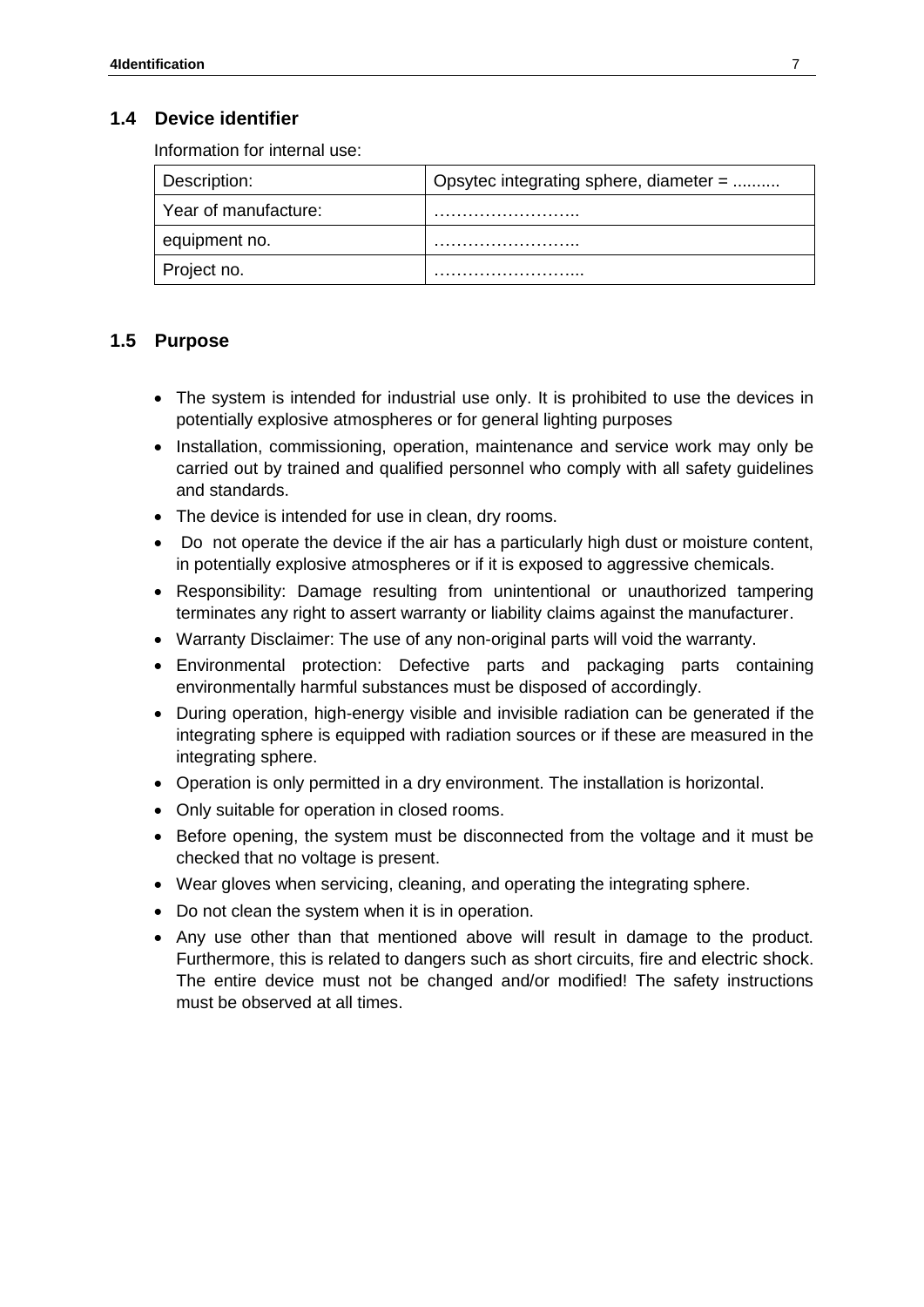

## **A** CAUTION

**The system may fall down! Damage to the device and personal injury are possible**

• Always carry the system with two people. This is not only for personal protection but also for the stability & reproducibility of the integrating sphere.

#### **1.6 Foreseeable misuse**

The following is deemed to be foreseeable misuse:

- Operation of the device without safety devices and safety equipment.
- Activities of untrained personnel on the device.
- Failure to follow the owner/operator's operating instructions.
- Ignoring the operating manual.
- Any use outside the specified purpose.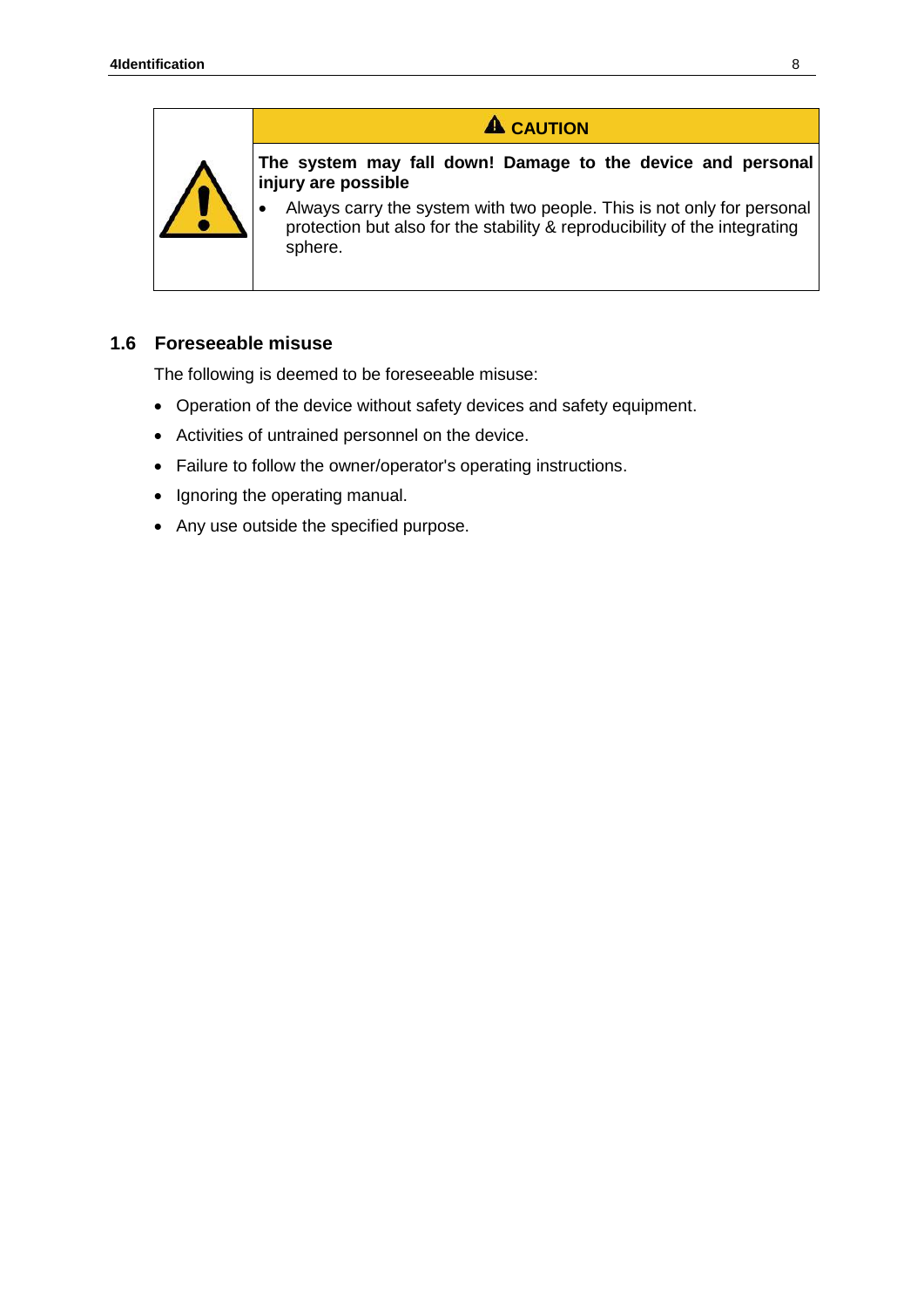## **1.7 Legal information**

#### **1.7.1 Limitation of liability**

All information in this manual has been compiled taking into account the currently applicable standards and regulations, the technical standard and our many years of knowledge and experience.

The manufacturer is not liable for damages in the event that:

- This manual was ignored.
- the device has been used improperly,
- untrained personnel were used,
- untrained personnel used the integrating sphere incorrectly,
- unauthorised modifications have been made,
- technical changes have been made
- unauthorised spare parts have been used.

We are not liable for common faults of the device caused by a power failure or a failure of the control system.

The actual scope of delivery may differ from the explanations and pictures in this manual in the case of special versions, when additional options are ordered, or due to the latest technical changes.

The obligations agreed upon in the delivery contract as well as the delivery conditions of the manufacturer and the legal regulations valid at the time of the conclusion of the contract shall apply.

#### **1.7.2 Declaration of Conformity**

The declaration of conformity can be found in the appendix or can be requested from the manufacturer.

#### **1.7.3 Warranty conditions**

The warranty conditions are subject to the [CivilCode \(BGB\) of t](https://www.gesetze-im-internet.de/bundesrecht/bgb/gesamt.pdf)he Federal Republic of Germany. The warranty period is 1 year, unless otherwise agreed in the purchase documents.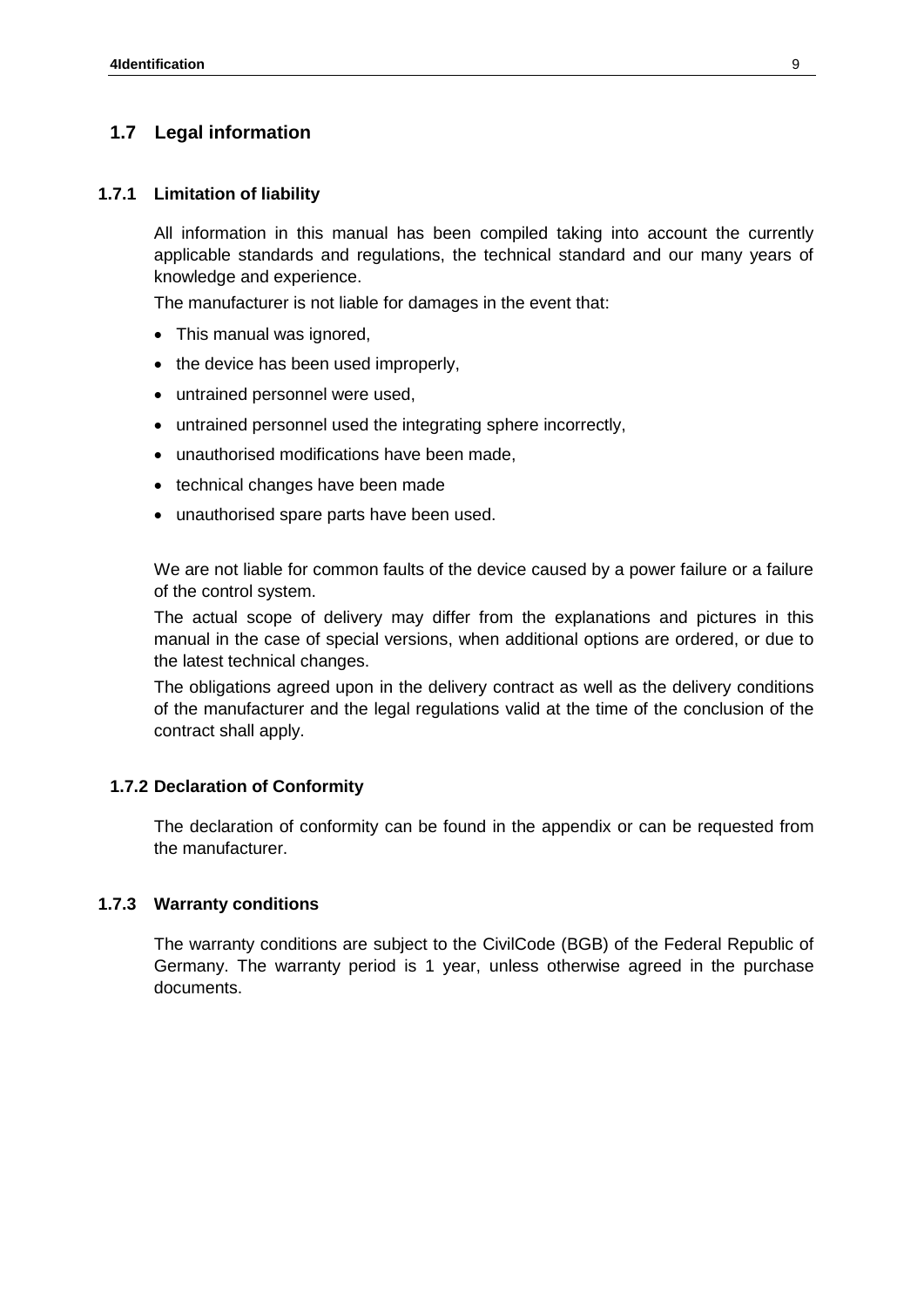## **5 General**

#### **1.8 Information about this manual**

This manual is intended to make the handling of this system and its components safe and efficient. This manual is part of the system and must be kept in its immediate environment where it is accessible to personnel at all times.

This documentation contains the necessary information for the intended use of the system described. It is intended for technically qualified personnel who have been specially trained for operation, quality assurance, laboratory, maintenance and repair.

The personnel must have read this manual carefully and understood its contents before starting any work. The basic condition for safe working is the observance of all mentioned safety instructions and operating instructions in this manual.

Knowledge and technically correct implementation of the instructions, safety requirements and warnings are a condition for safety during operation, maintenance and repair. Only qualified personnel have the necessary expertise to apply the safety instructions, safety requirements and warnings mentioned in this operating manual in a general way in a specific situation.

In addition, the local accident prevention regulations and the general safety regulations for the area of application of the system apply.

Illustrations in this manual are for general understanding; they may differ from the actual version.

Apart from this manual, the instructions for the installed components contained in the appendix apply.

This operating manual cannot cover every possible maintenance case. If you require further information or if special problems arise that are not covered comprehensively enough in this manual, please request the necessary information from the manufacturer.



For ease of description, the above components are collectively referred to as a system.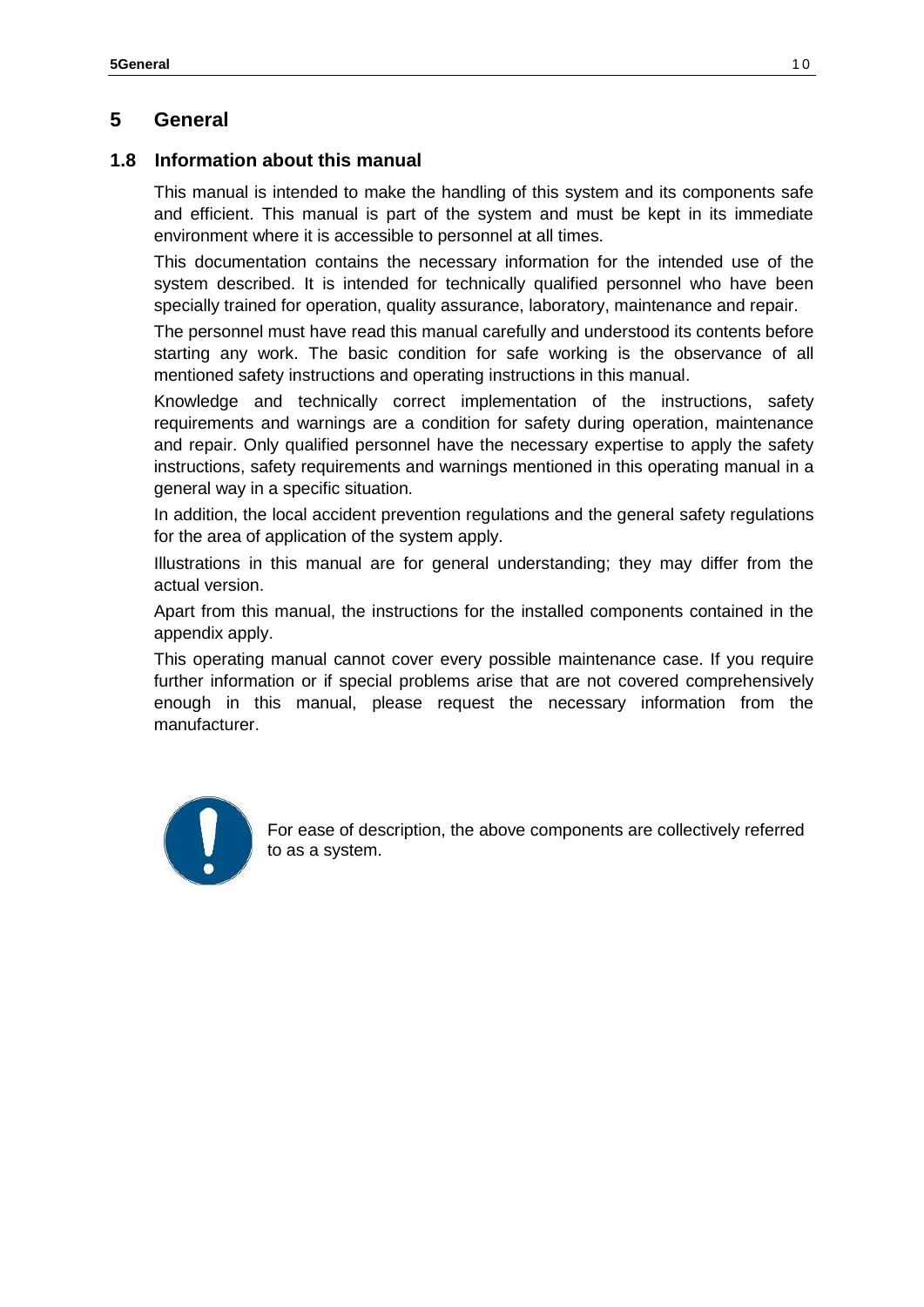## **1.9 Information about the symbols**

#### **1.9.1 Safety instructions**

In this manual, safety instructions are represented by symbols. The safety instructions are preceded by signal words indicating the extent of the danger.

To avoid accidents and damage to persons or property, always follow the information and act prudently.

Throughout the text you will find the following pictograms with the following meanings:







# **A** CAUTION

Possible consequences: Minor or slight injury. Sometimes also used as a warning of material damage.

• Prevention



## **Note**

Information on the application or useful, important information

#### **Prohibition signs**



General "prohibition sign

**Warning signs**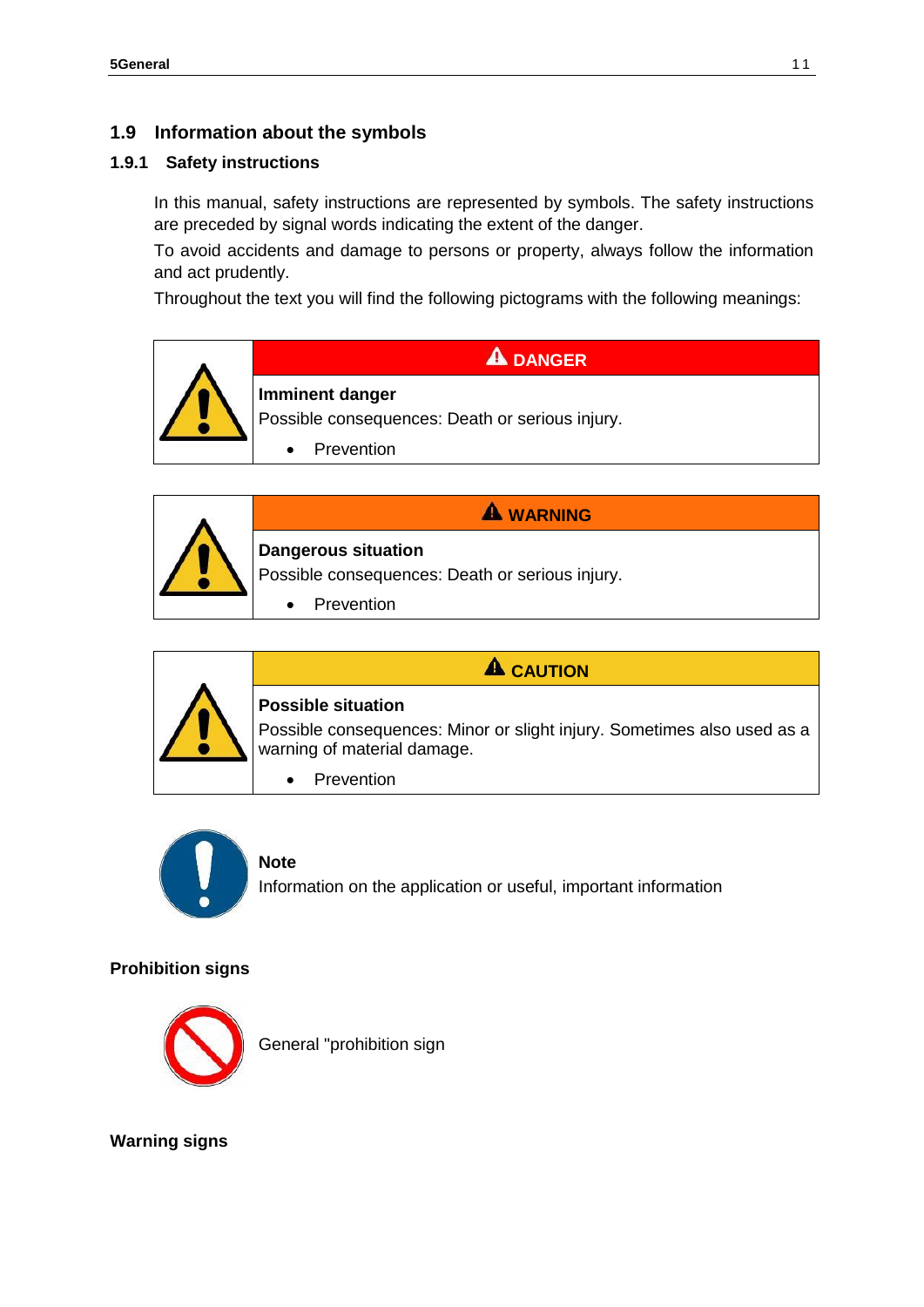

**Attention** 



Wear eye protection!

Opaque eye protection must be worn!



Disconnect the mains plug from the socket!



Disconnect before performing maintenance or repair!



Wear hand protection!



Wear foot protection!

Refer to the instructions!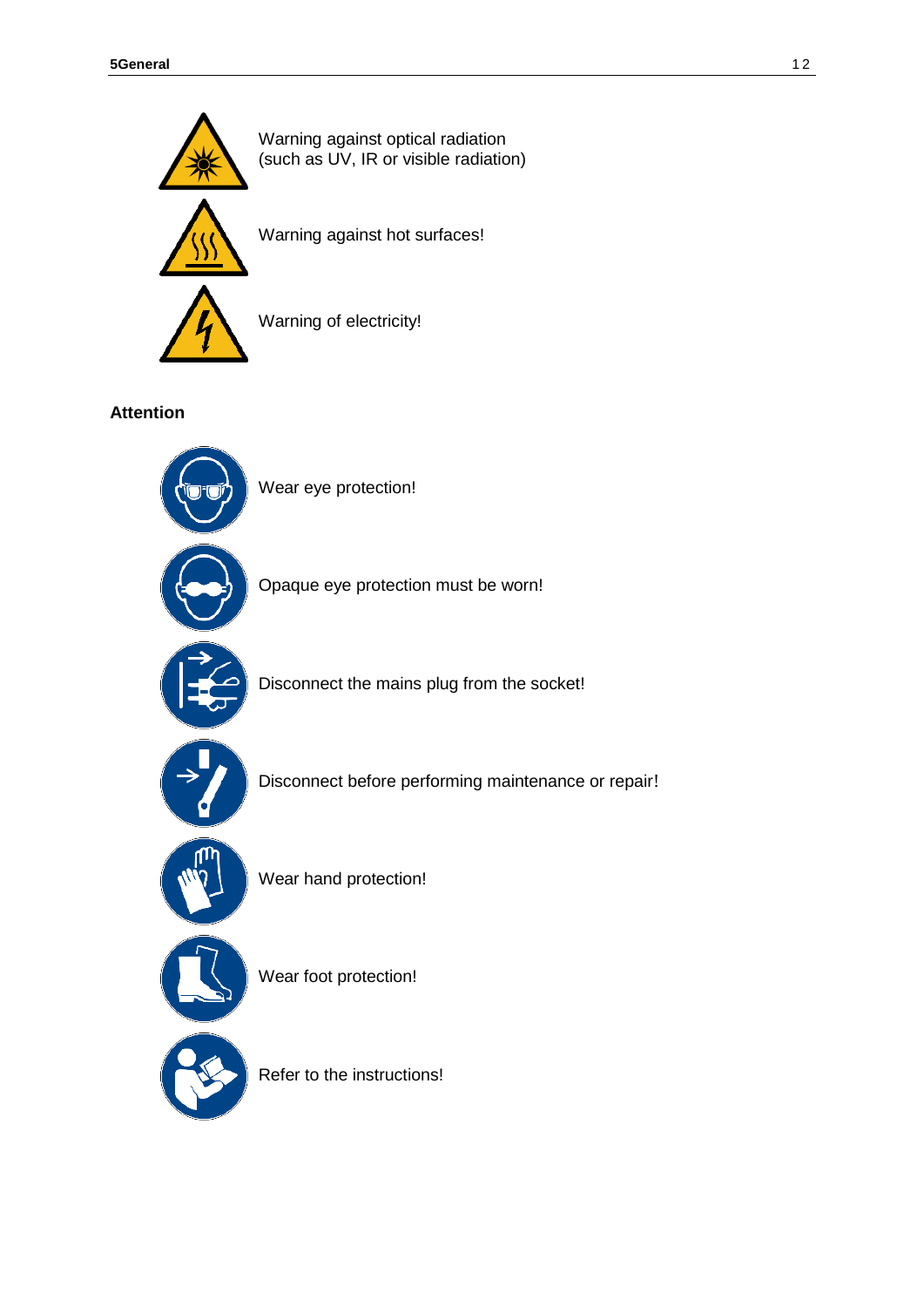## **Fire protection sign**



Extinguishing hose

Fire extinguisher

#### **Rescue sign**



Emergency exit: All emergency exits are marked with this symbol

## **Optional function**

\* Optional function, not available for every system.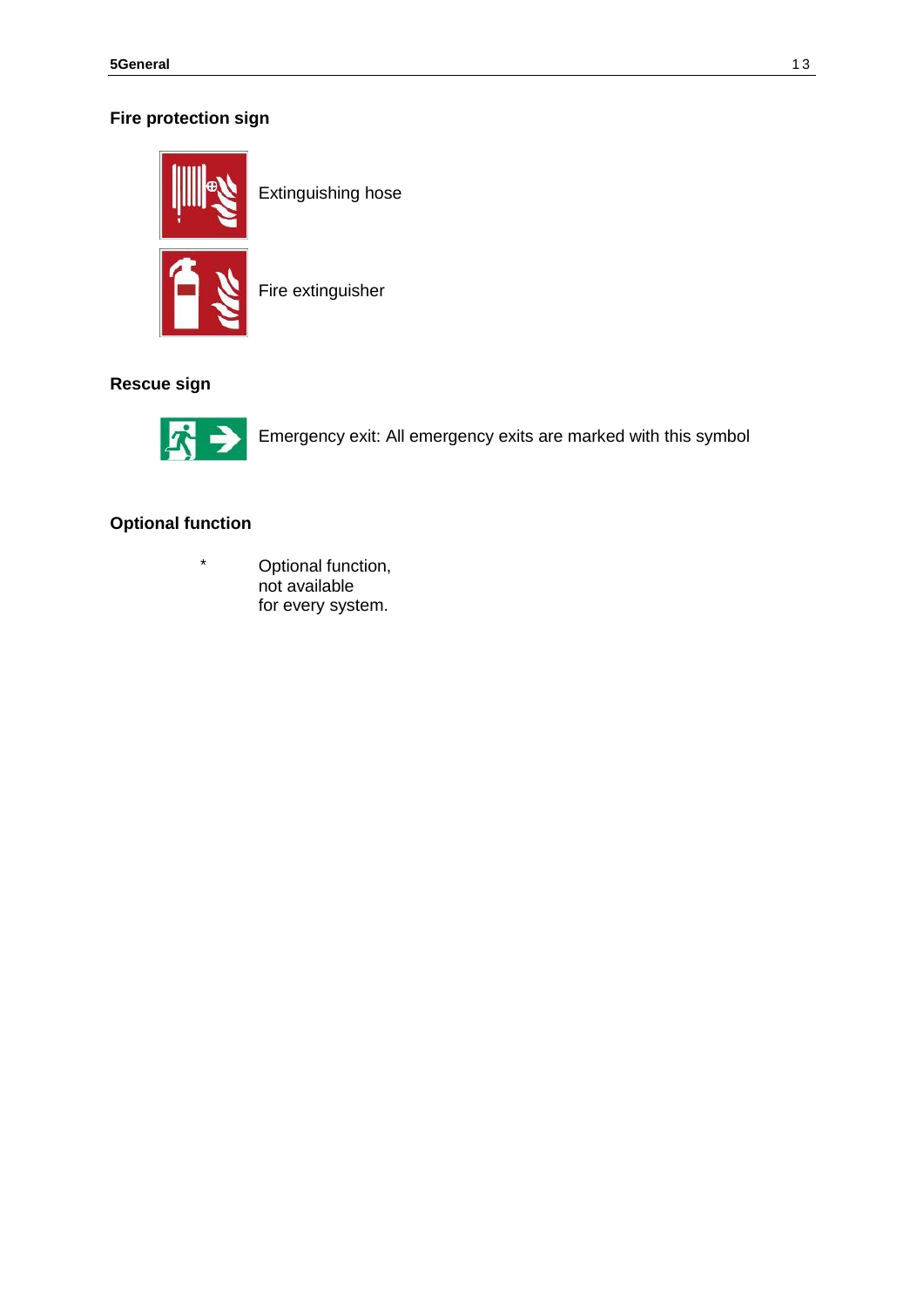#### **1.10 Owner/operator information**

The system is used in the commercial environment. The owner/operator of the system is therefore subject to legal obligations with regard to occupational safety.

In addition to the safety information in this manual, the general regulations applicable to the system's field of application with regard to safety, accident prevention and environmental protection must be observed and complied with.

The following applies in particular:

The owner/operator must acquire information about the valid occupational health and safety regulations and determine in a risk assessment additional hazards that have arisen due to the special operating conditions at the place of use of the system. He must implement these in the form of the operating instructions for the operation of the system and specifically for the individual workstations.

The owner/operator has an obligation throughout the life of the system to verify that the operating instructions he has developed are in compliance with the current regulatory status and must update them as necessary.

The owner/operator shall clearly assign and define responsibilities for installation/operation, troubleshooting, service and cleaning.

The owner/operator must ensure that all personnel involved with the system have read and understood this manual. Furthermore, he is obliged to offer personnel training at regular intervals and to provide information about the risks and dangers.

The owner/operator must provide the necessary personal protection equipment for his personnel. Furthermore, the owner/operator is responsible for ensuring that the system is always in a faultless technical condition. To ensure this, the service intervals specified in this manual and in the technical documents for the individual system must be observed and all safety installations must be regularly checked for function and completeness.

The owner/operator must regularly check all safety devices for function and completeness.

The owner/operator must ensure that the operating personnel have knowledge of first aid measures and the local rescue equipment.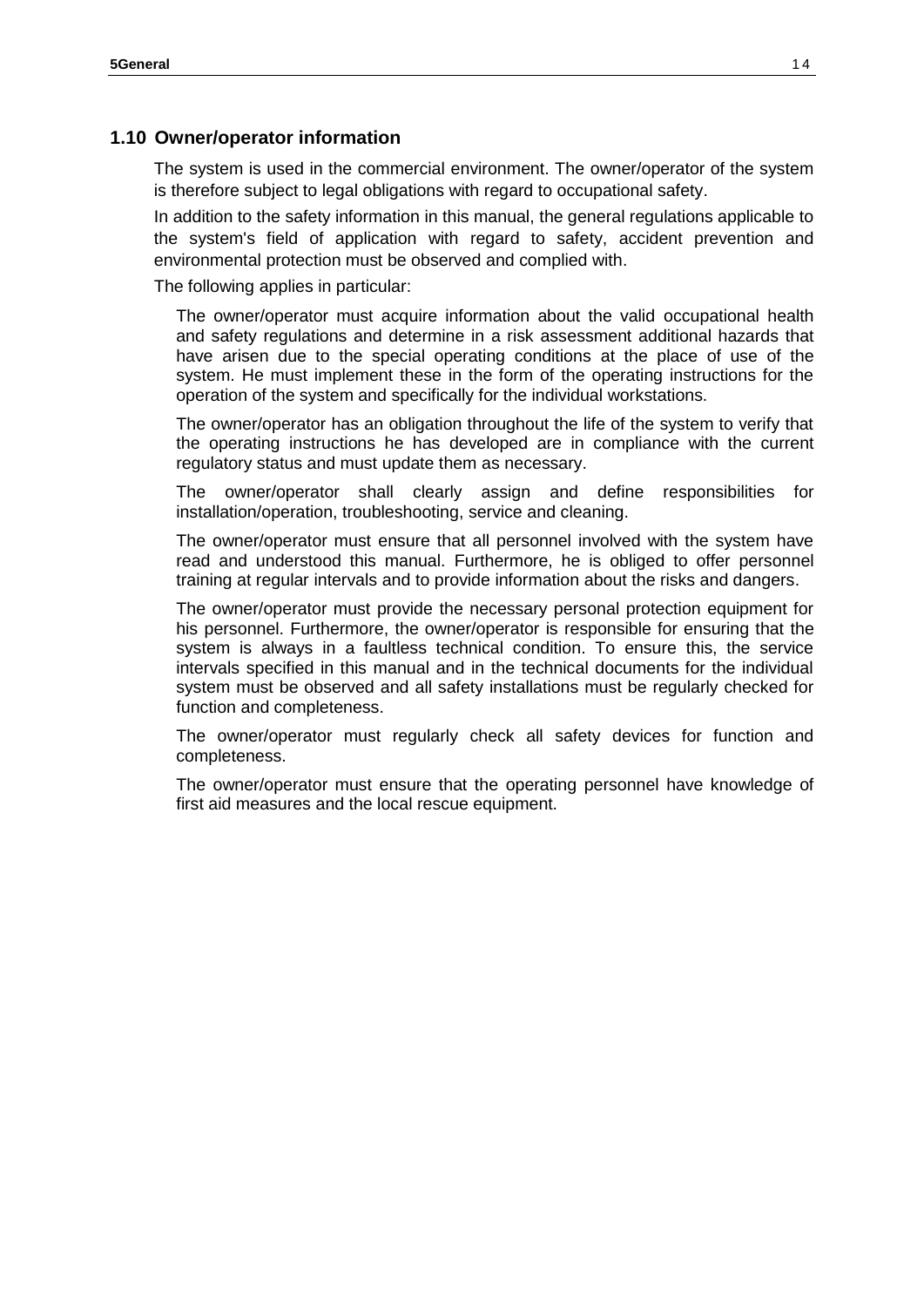## **1.11 Personnel requirements**

#### **1.11.1 Qualifications**

# **A** WARNING **Risk of injury if the personnel is insufficiently qualified!** If unqualified personnel carry out work on the system or are in the danger zone of the system, risks arise that can cause serious injuries and serious material damage. • Have all measures carried out only by personnel who are qualified for this measure. • Keep unqualified personnel out of the danger zone.

| <b>WARNING</b>                                                                                                                                                                                                                                                                                                                                                                                                                                                |
|---------------------------------------------------------------------------------------------------------------------------------------------------------------------------------------------------------------------------------------------------------------------------------------------------------------------------------------------------------------------------------------------------------------------------------------------------------------|
| Danger of injury if live parts or hot surfaces are touched.<br>In general, low voltage equipment such as this system may have<br>hazardous live parts and hot surfaces. All transport, installation,<br>commissioning, start-up and maintenance work must be carried out by<br>appropriately trained and responsible personnel (in accordance with EN<br>50110-1 (VDE 0105-100); IEC 60364). Inappropriate behaviour can lead<br>to serious injury or damage. |

The manual lists below the staff qualifications for the different areas of activity:

#### **1.11.1.1 Qualified electrician**

Based on their training, competence, experience and knowledge of the relevant standards and regulations, qualified electricians carry out work on electrical systems and identify and avoid risks independently.

Qualified electricians are specially trained for the working environment in which they work and they know the relevant standards and regulations. Qualified electricians must meet the requirements of the applicable legal regulations for accident prevention.

#### **1.11.1.2 Qualified specialist**

Qualified specialists are or can be trained by Opsytec Dr. Gröbel GmbH in the advanced operation and parameterisation of the system, as well as in the performance of preventive service work.

In addition to their technical training, competence and experience, as well as their knowledge of the relevant standards and regulations, they are able to carry out the work assigned to them and to identify and avoid potential hazards independently.

#### **1.11.1.3 Operator**

Operators use and operate the system within the scope of its intended use. They are trained by the owner/operator in the work assigned to them and informed about possible dangers.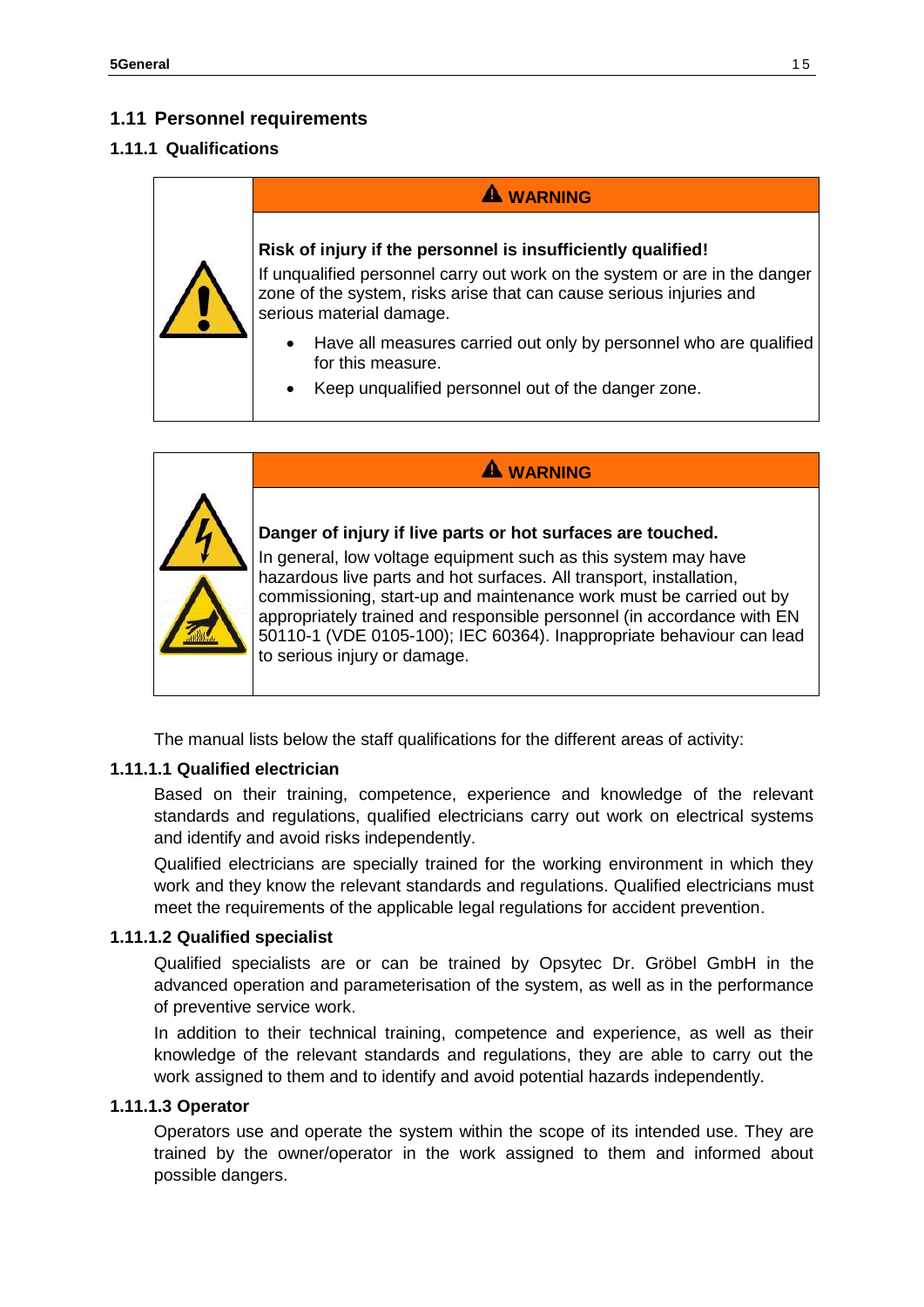#### **1.11.2 Training and qualification of personnel**

In regular instructions and training courses, the operating personnel must be informed about the specific risks and dangers involved in working with and handling the system.

The instruction and training should have the following content:

Dangers when working with the system in normal operation.

Hazards associated with service, repair and cleaning activities.

Behavior to minimize accident consequences.

Behaviour in case of accidents.

Rescue of injured persons.

Working without personal protective equipment can cause damage to health. The company supervisor is instructed to ensure that the personnel wears personal protective equipment.

Special hazards when working on electrical equipment.

The instructions and training must be carried out at regular intervals by the owner/operator. For better tracking, the implementation of the instruction and training should be recorded.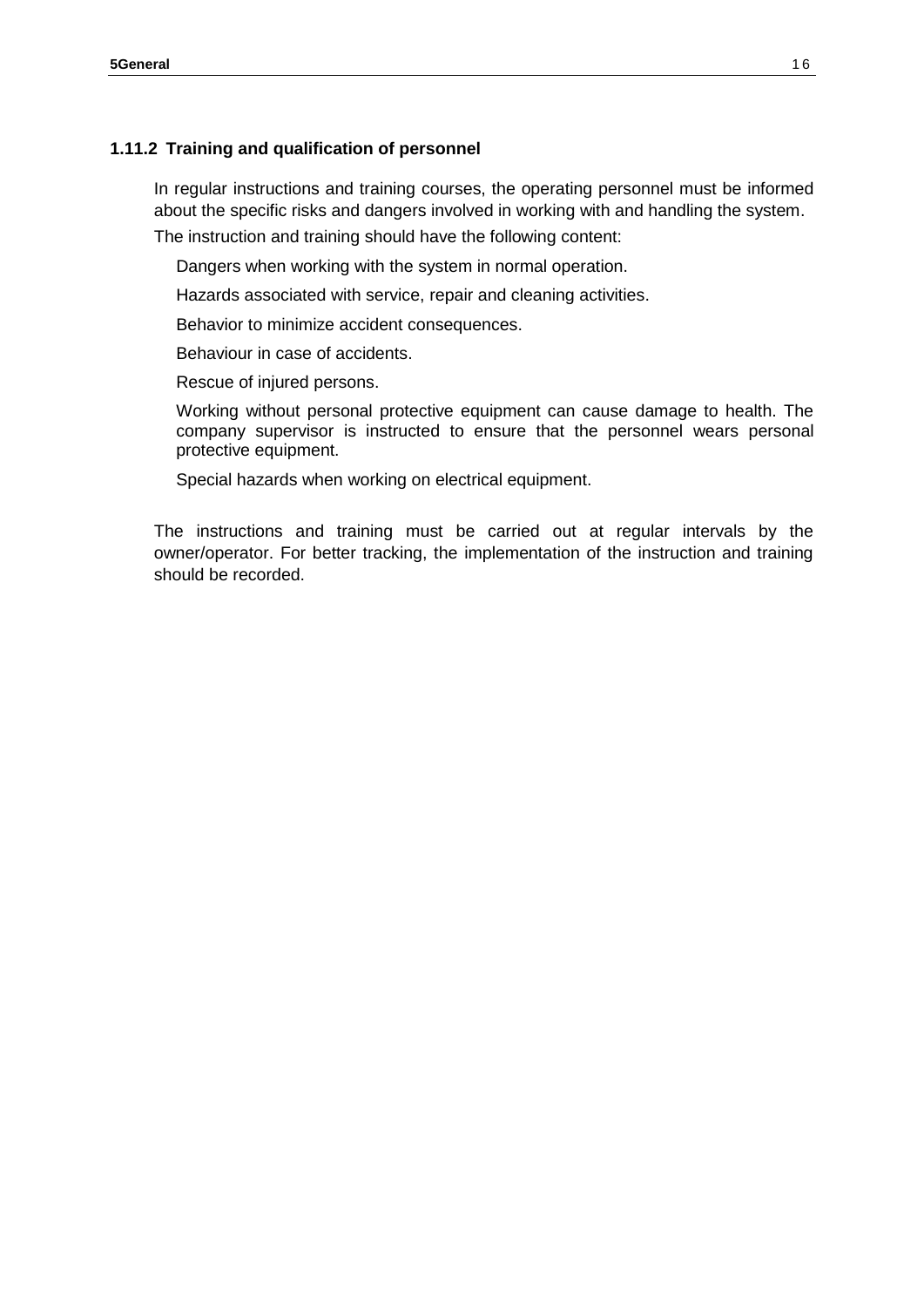#### **1.11.3 Personal protective equipment**

The purpose of personal protective equipment is to protect personnel from hazards that could affect their safety or health at work.

When carrying out various activities on and with the system, the personnel must wear personal protective equipment. This is repeatedly referred to in the individual chapters of this manual. Personal protective equipment is explained below:

#### **1.11.3.1 Protective gloves**

Protective gloves are used to protect hands from visible and/or invisible radiation, friction, abrasions, stings and deep injuries.

#### **1.11.3.2 Safety goggles**

Safety glasses are used to protect the eyes from visible and/or invisible.

#### **1.11.3.3 Safety shoes**

Safety shoes are worn as protection from heavy parts that could fall and from slipping on slippery surfaces.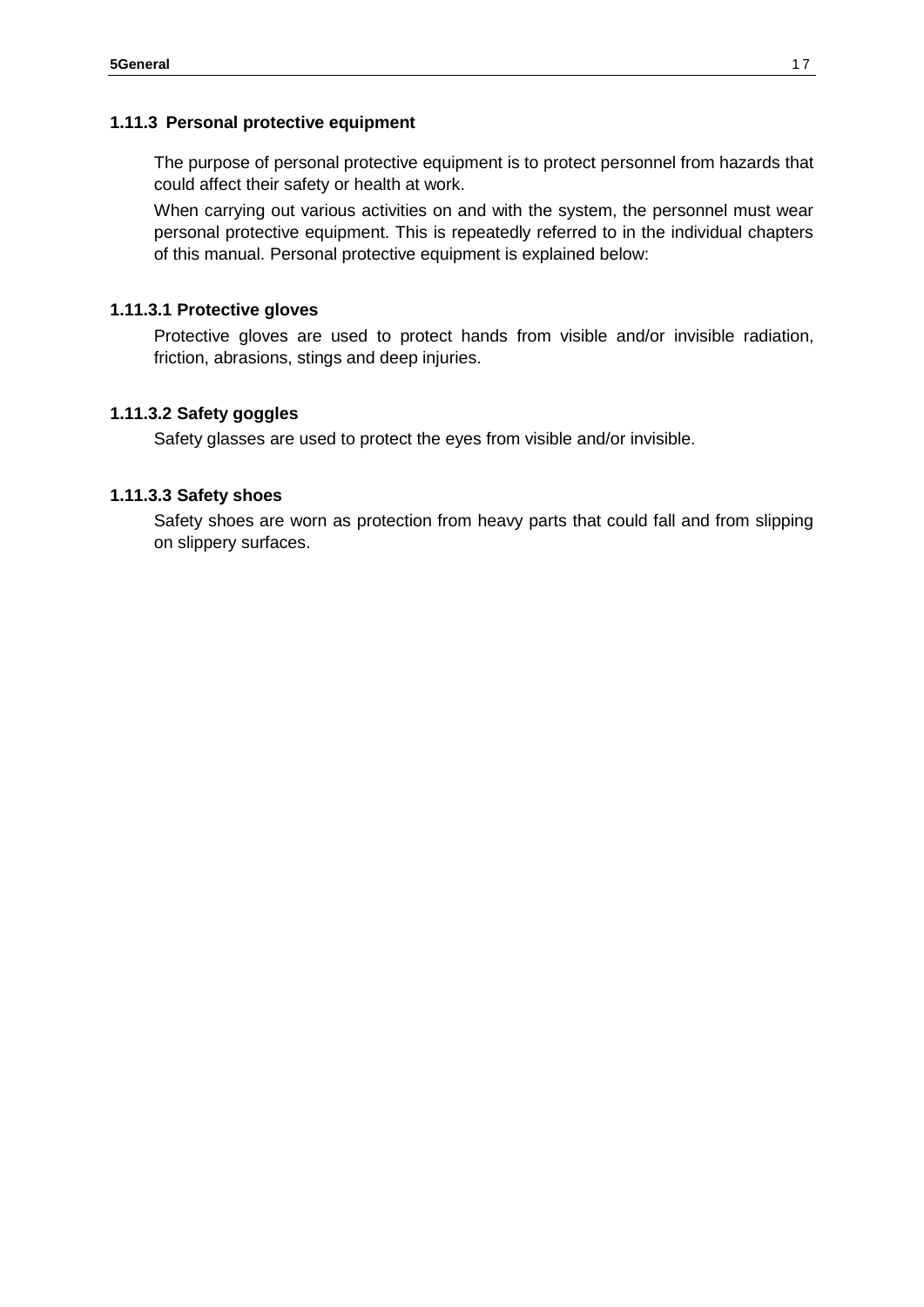## **6 Safety instructions and residual risk**

## **1.12 General**

The system is state of the art and has been built in accordance with recognized safety regulations. Nevertheless, its use may present risks to the life and extremities of operating and repair personnel (service personnel) or third parties, or impairments to the integrating sphere. Operate the system only when its safety devices are in perfect working order. Malfunctions that impair their safety must be rectified immediately.

The following safety information must be strictly observed to avoid damage to the integrating sphere and personal injury!



# **WARNING**

**Risk of injury if personnel do not read the operating manual!**

Before commissioning and operation, read the operating manual completely. Read all safety precautions and instructions. Carelessness with regard to the safety information and instructions may result in electric shock and/or serious injury.

**WARNING**



#### **Risk of injury, risk of crushing**

There is a risk of crushing with openable integrating spheres and removable parts.

## **A** CAUTION

#### **Possible damage**

Avoid touching the sensitive optical coating with bare hands, tools or other objects. If the optical coating is damaged or soiled, the measuring accuracy may be impaired.



- Wear gloves.
- Do not touch the sensitive optical coating.
- Hold components such as port lids only at the edge at the noncoated areas.
- Hold parts such as port covers, etc. when loosening so that they do not fall into the integrating sphere.
- Keep parts such as port covers clean and protected at all times.

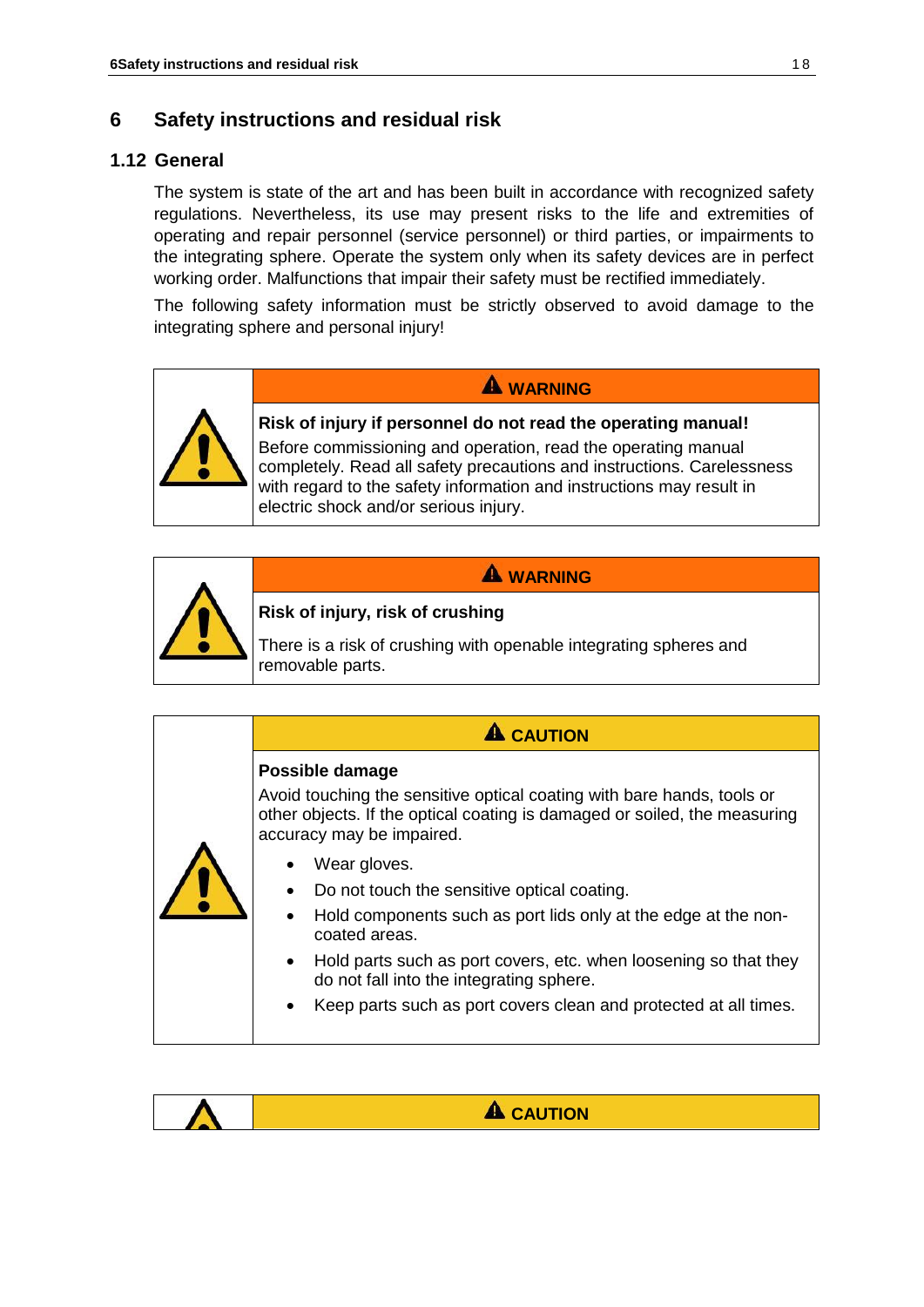#### **Possible damage to glass fibres**

Avoid touching the sensitive optical coating with bare hands, tools or other objects. If the optical coating is damaged or soiled, the measuring accuracy may be impaired.

- Handle glass fibers with care.
- Observe bending radius of 200 mm!

## **A** CAUTION



## **Risk of damage**

The system heats up during operation.

- Make sure that there is sufficient air circulation at the installation site.
- Fans and access openings must not be covered.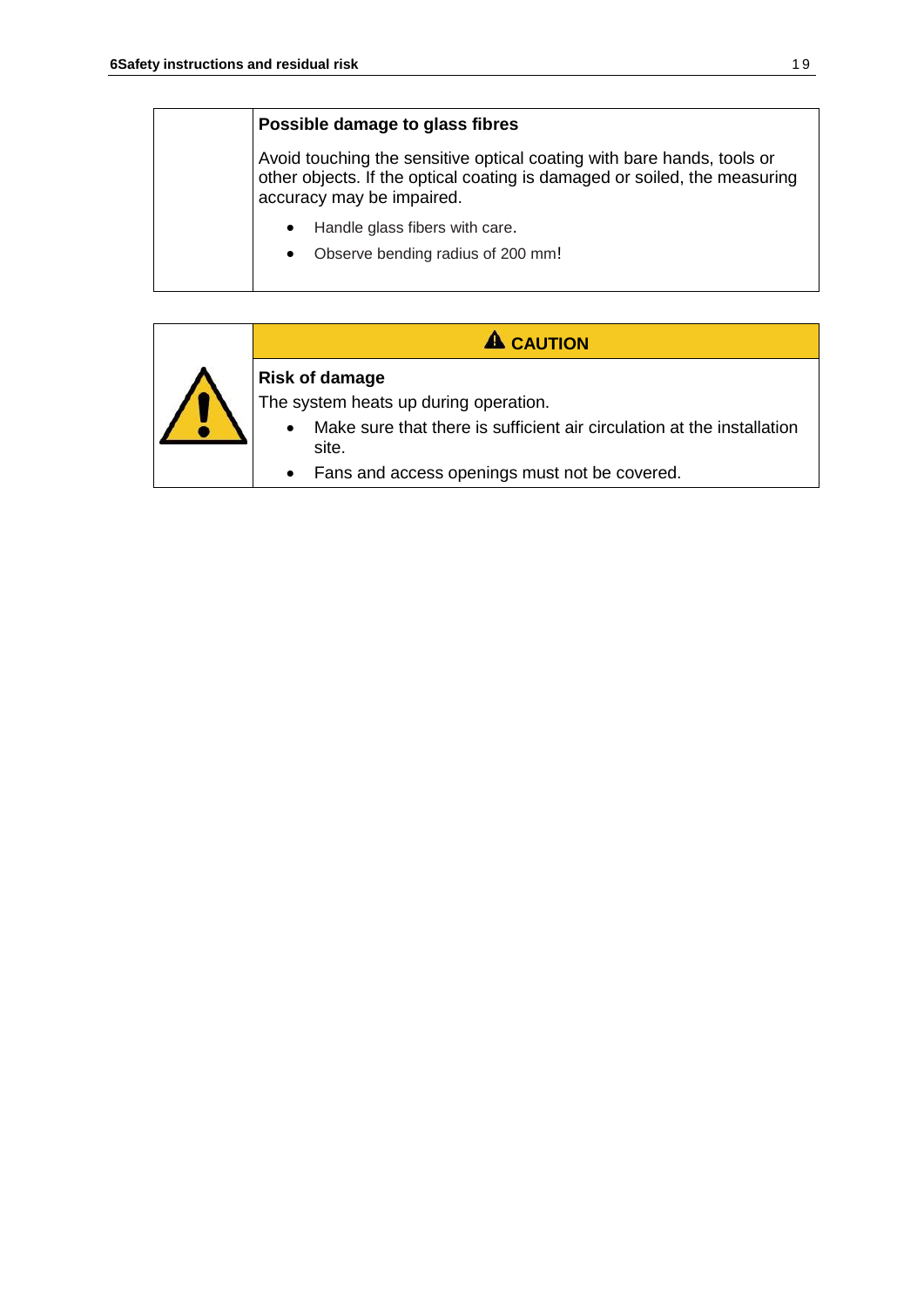## **1.13 Safety instructions relating to normal operation**

## **A** DANGER

#### **Life threatened**

Danger to life occurs if the system is operated with defective or missing safety devices.

The system should only be operated when all safety devices and safety-related installations are present and in working order. The operator of the integrating sphere is obliged to check the safety devices regularly, before production is started, to ensure that they are functioning properly.

## **A** DANGER



## **Danger to life - Electrical voltage**

Certain parts are live when the device is switched on. Contact with live parts can lead to death or life-threatening injuries.

• Disconnect the device from the mains during maintenance and repair work and during cleaning.

## **A** DANGER

#### **Risk of poisoning**

When using ozone-generating lamps, the exhaust air may be enriched with ozone. Ozone is harmful to health if it is absorbed through the lungs for a longer period of time and in higher concentrations. Therefore, always avoid inhaling ozone.

• Suitable discharge and treatment of the exhaust air must be ensured so that the permissible ozone workplace concentration (MAK value) is not exceeded.

Only instructed operating personnel are permitted to operate the integrating sphere.

Use extreme caution around high-power radiation sources. Never look directly into light guides, lamps, spotlights, or light outputs. Wear personal protective equipment if necessary.

Removal or deactivation of protective devices is not permitted while the system is in operation.

Should a protective device or equipment fail or become faulty, this must be reported immediately to the works supervisor. The latter will then decide on the further procedure.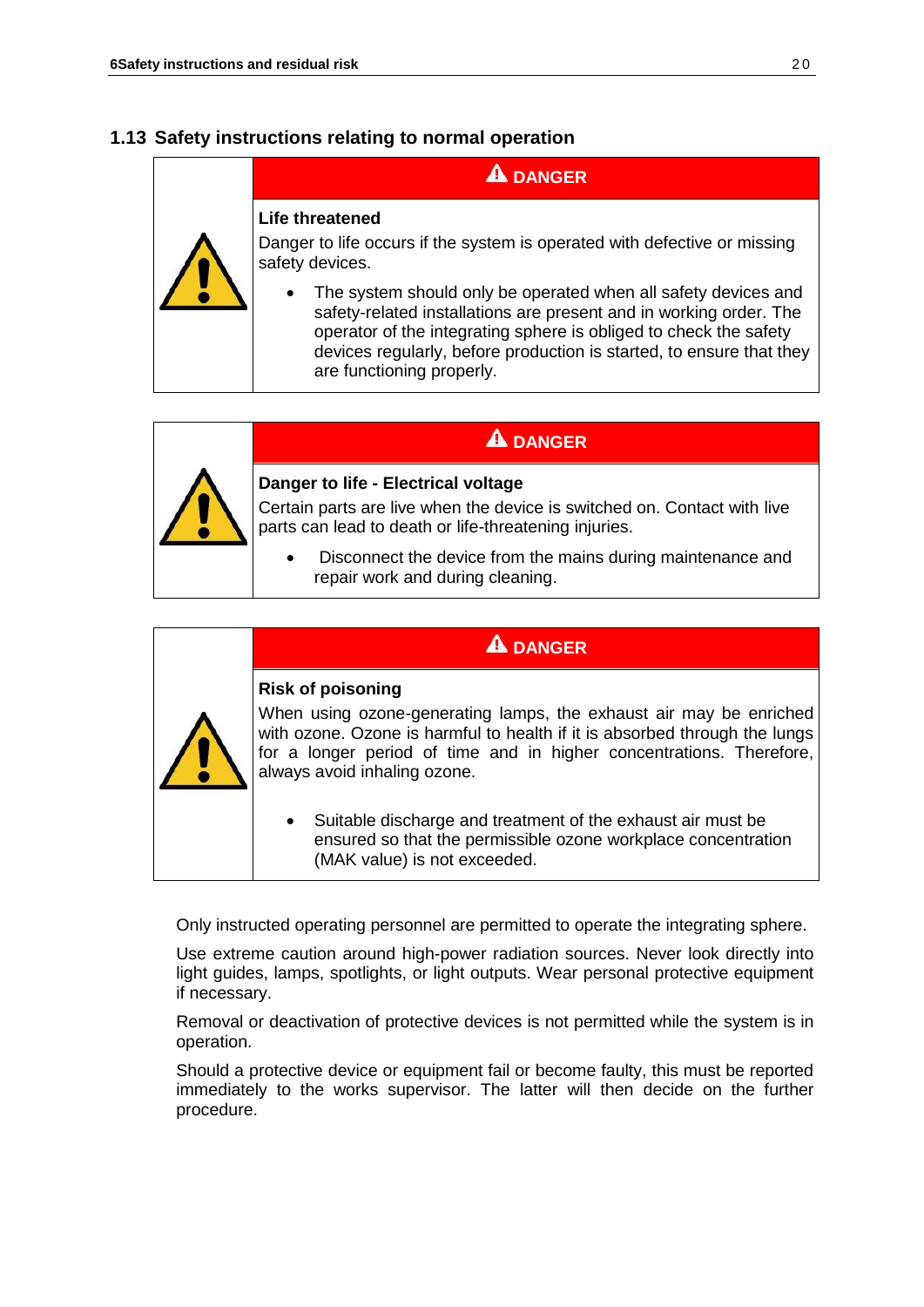## **1.14 Radiation safety**

|  | <b>WARNING</b>                                                                                                                                                                                                                                                                                                                                                    |  |  |
|--|-------------------------------------------------------------------------------------------------------------------------------------------------------------------------------------------------------------------------------------------------------------------------------------------------------------------------------------------------------------------|--|--|
|  | Risk of skin and eye injuries                                                                                                                                                                                                                                                                                                                                     |  |  |
|  | There is a risk of photochemical or thermal damage to the eye, retinal damage,<br>burns and / or erythema. Visible (blue) light may cause photochemical damage<br>to the eye. Use appropriate protective eyewear when operating the equipment, if<br>necessary. Provide appropriate training to operating personnel. UV radiation can<br>cause burns and erytema. |  |  |
|  | <b>Recommended Protective Equipment:</b><br>Gloves<br>tinted safety goggles, no transmission below 500 nm<br>The devices were classified in risk group 3 according to DIN EN<br>62471:2009-03 "Photobiological safety of lamps and lamp systems".                                                                                                                 |  |  |
|  | DIN EN 62471:2009-03Risk group 3:                                                                                                                                                                                                                                                                                                                                 |  |  |
|  | Luminaires pose a hazard even for<br><b>Caution dangerous</b><br>fleeting or brief irradiation. Use in<br>ultraviolet radiation<br>general lighting is not permitted                                                                                                                                                                                              |  |  |
|  | <b>Caution bright,</b><br>visible light                                                                                                                                                                                                                                                                                                                           |  |  |
|  |                                                                                                                                                                                                                                                                                                                                                                   |  |  |

The risk assessment for the workplace is the responsibility of the customer. This requires measurements / assessments according to DIN EN 14255-1:2005-06 "Measurement and assessment of personal exposure to incoherent optical radiation - Part 1: Ultraviolet radiation emitted by artificial sources at the workplace".

DIN 14255-1 itself does not contain any limit values. These are given in Directive "2006/25/EC of the European Parliament and of the Council on the minimum health and safety requirements regarding the exposure of workers to the risks arising from physical agents (artificial optical radiation)".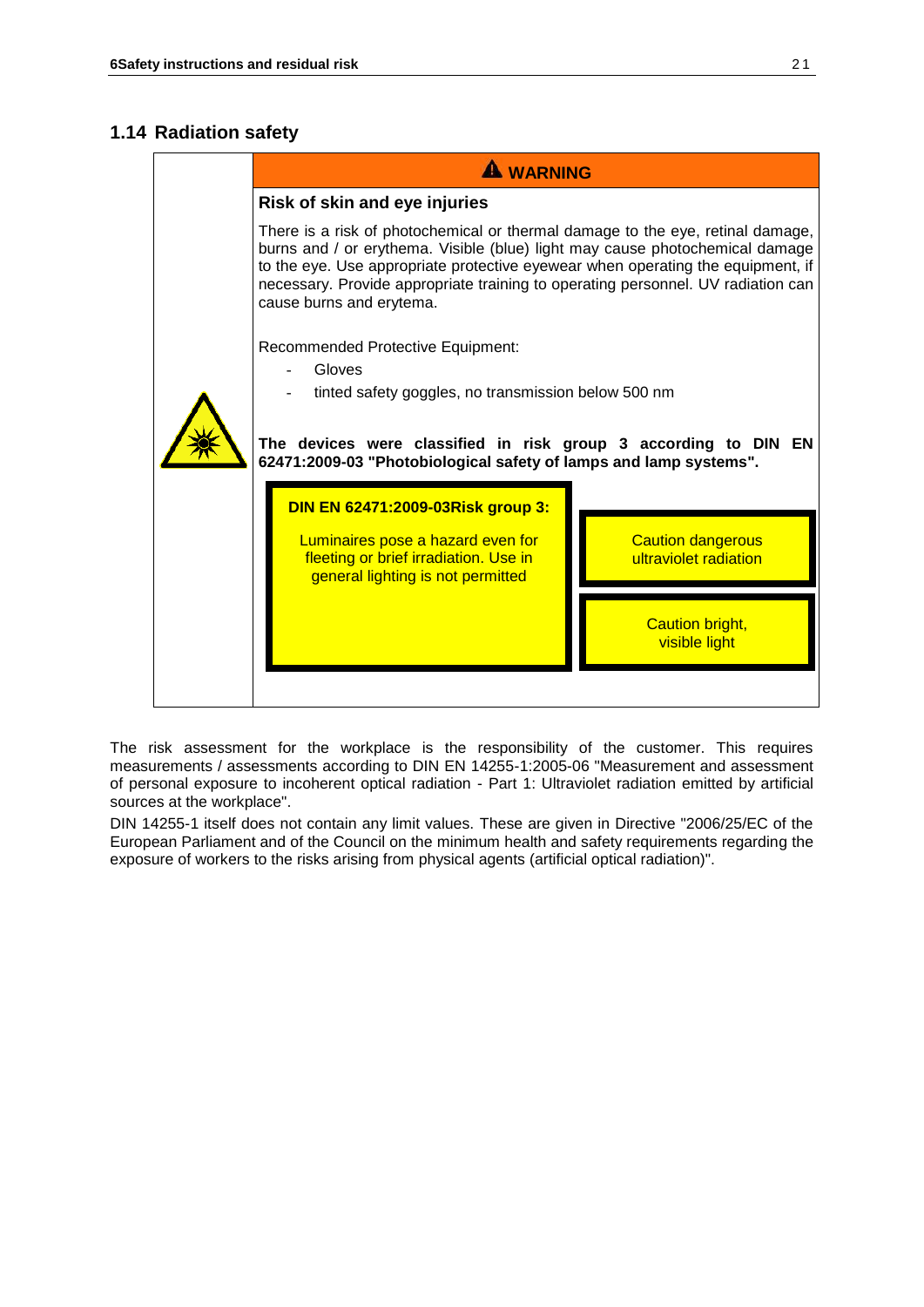## **1.15 Safety instructions regarding service and repair work**

## **A** CAUTION

**The system may fall down! Damage to the device and personal injury are possible**

• Always carry the system with two people. This is not only for personal protection but also for the stability & reproducibility of the integrating sphere.



# **WARNING Risk of injury when touching live parts**

Before opening the system, disconnect all components from the supply voltage and check that no voltage is present.

# **WARNING**



## **Risk of injury!**

The maximum lamp temperature can reach  $> 60$  °C. There is a risk of skin burns on contact. Allow the lamps to cool down (> 30 min) before removing them.

|  | $\mathbf A$ CAUTION                                                                                                                                                                     |
|--|-----------------------------------------------------------------------------------------------------------------------------------------------------------------------------------------|
|  | <b>Risk of damage</b>                                                                                                                                                                   |
|  | Switch off the system before connecting / disconnecting<br>$\bullet$<br>accessories, sensors or similar. Due to the operating voltage of<br>the system, the accessories may be damaged. |
|  | Unplugging & plugging in signal cables during operation is strictly<br>$\bullet$<br>prohibited!                                                                                         |

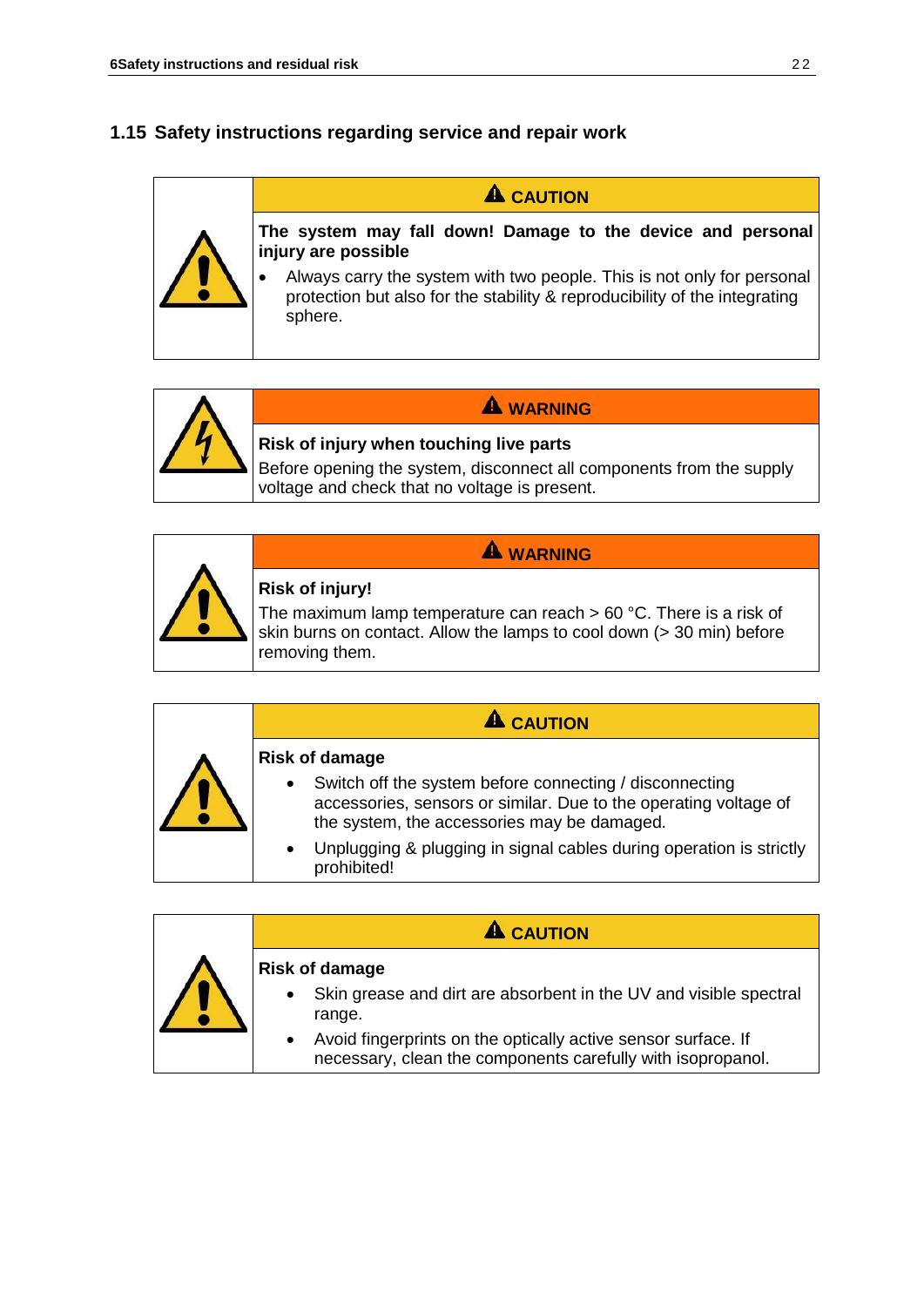

## **WARNING**

## **Risk of injury!**

The maximum lamp temperature can reach > 60 °C. There is a risk of skin burns on contact. Allow the lamps to cool down (> 30 min) before removing them.



## **WARNING**

## **Risk of injury, risk of crushing**

There is a risk of crushing with openable integrating spheres and removable parts.

## **A** CAUTION **Possible damage**  Avoid touching the sensitive optical coating with bare hands, tools or other objects. If the optical coating is damaged or soiled, the measuring accuracy may be impaired. • Wear gloves. • Do not touch the sensitive optical coating. • Hold components such as port lids only at the edge at the noncoated areas.

- Hold parts such as port covers, etc. when loosening so that they do not fall into the integrating sphere.
- Keep parts such as port covers clean and protected at all times.

## **A** CAUTION



Avoid touching the sensitive optical coating with bare hands, tools or other objects. If the optical coating is damaged or soiled, the measuring accuracy may be impaired.

• Handle glass fibres with care.

**Possible damage to glass fibres**

• Observe bending radius of 200 mm!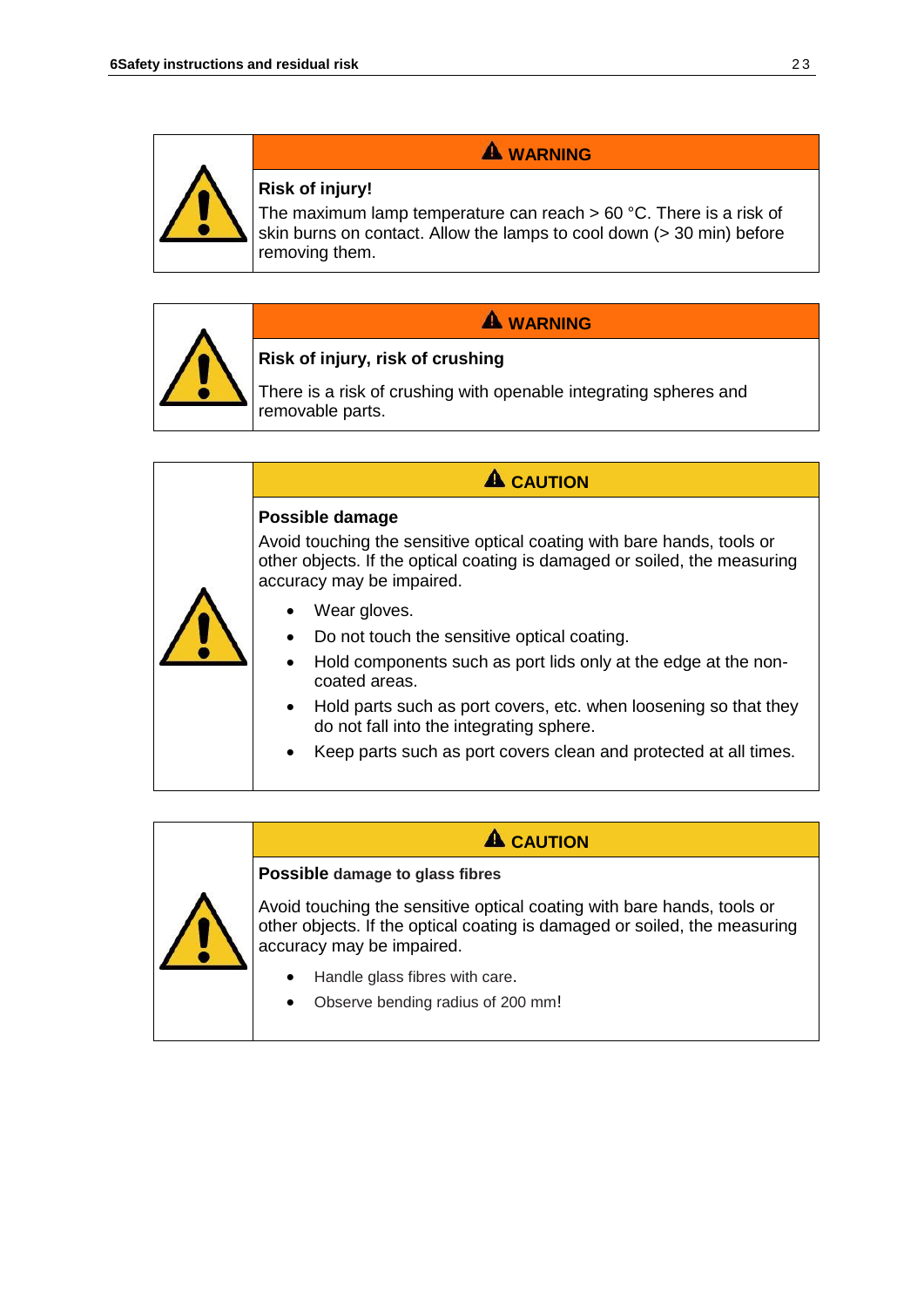| <b>A</b> CAUTION                                                                                                                         |
|------------------------------------------------------------------------------------------------------------------------------------------|
| <b>Risk of damage</b><br>The system heats up during operation.<br>Make sure that there is sufficient air circulation at the installation |
| site.<br>Fans and access openings must not be covered.                                                                                   |

Service, repair and cleaning work may only be carried out by authorised and specially trained personnel. The system must be de-energized and secured before any major work (including cleaning) is carried out).

Carry out the prescribed adjustment, service and inspection work in accordance with the instructions. If you require further information in this regard or if special problems arise that are not covered comprehensively enough in this manual, please request the necessary information from the manufacturer.

Only qualified electricians may carry out work on the electrical system.

Safety devices may only be removed during service and repairs if the system has previously been switched off and brought into a safe condition.

During service and maintenance work, important safety installations may no longer function. Work of this type therefore requires special caution.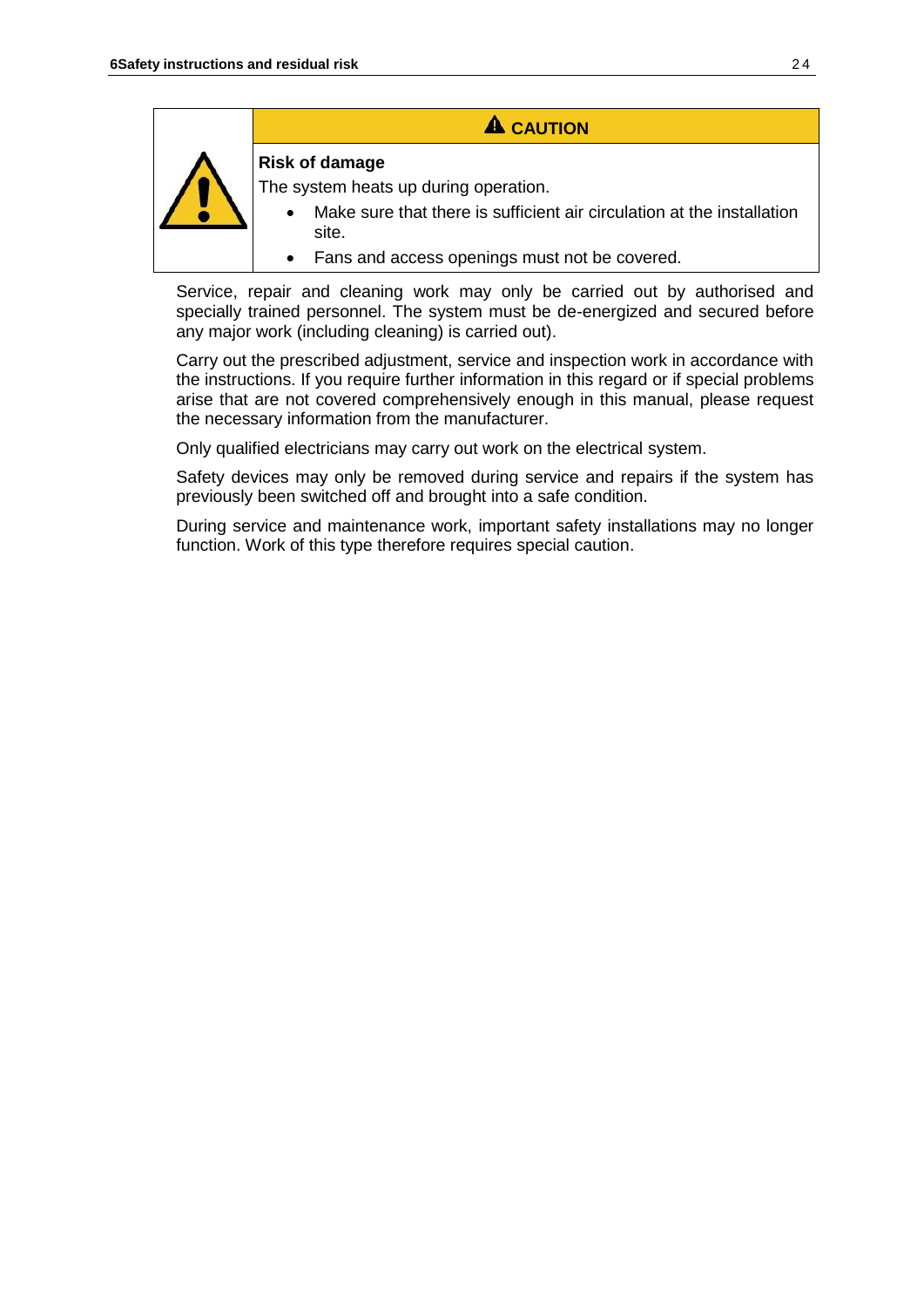## **7 Description of the system and function overview**

The integrating sphere is based on the optical multiple reflection and integration of light and radiation. The integrating sphere was named after the engineer Richard Ulbricht. It is used for light measurement and generation, especially for determining the radiant power or luminous flux of light sources.

Integrating spheres usually consist of a reflecting hollow sphere whose inner surface is coated with PTFE, BASO4 or gold and reflects diffusely. Depending on the geometry, the radiation is coupled from the outside or centrally and measured at the detector port.

The integrating sphere is a measuring instrument designed exclusively for measuring photometric quantities / radiation quantities or for generating such quantities. Any other use is considered improper.

The integrating sphere is shown below as an example of a BASO4-coated integrating sphere:



(Illustration exemplary)

| Pos. | <b>Designation</b>       | Pos. | <b>Designation</b>                    |
|------|--------------------------|------|---------------------------------------|
|      | Integrating sphere       |      | Auxiliary light source / light source |
|      | Input port / Output port |      | Radiometer port / Sensor port         |
|      | Frame                    |      |                                       |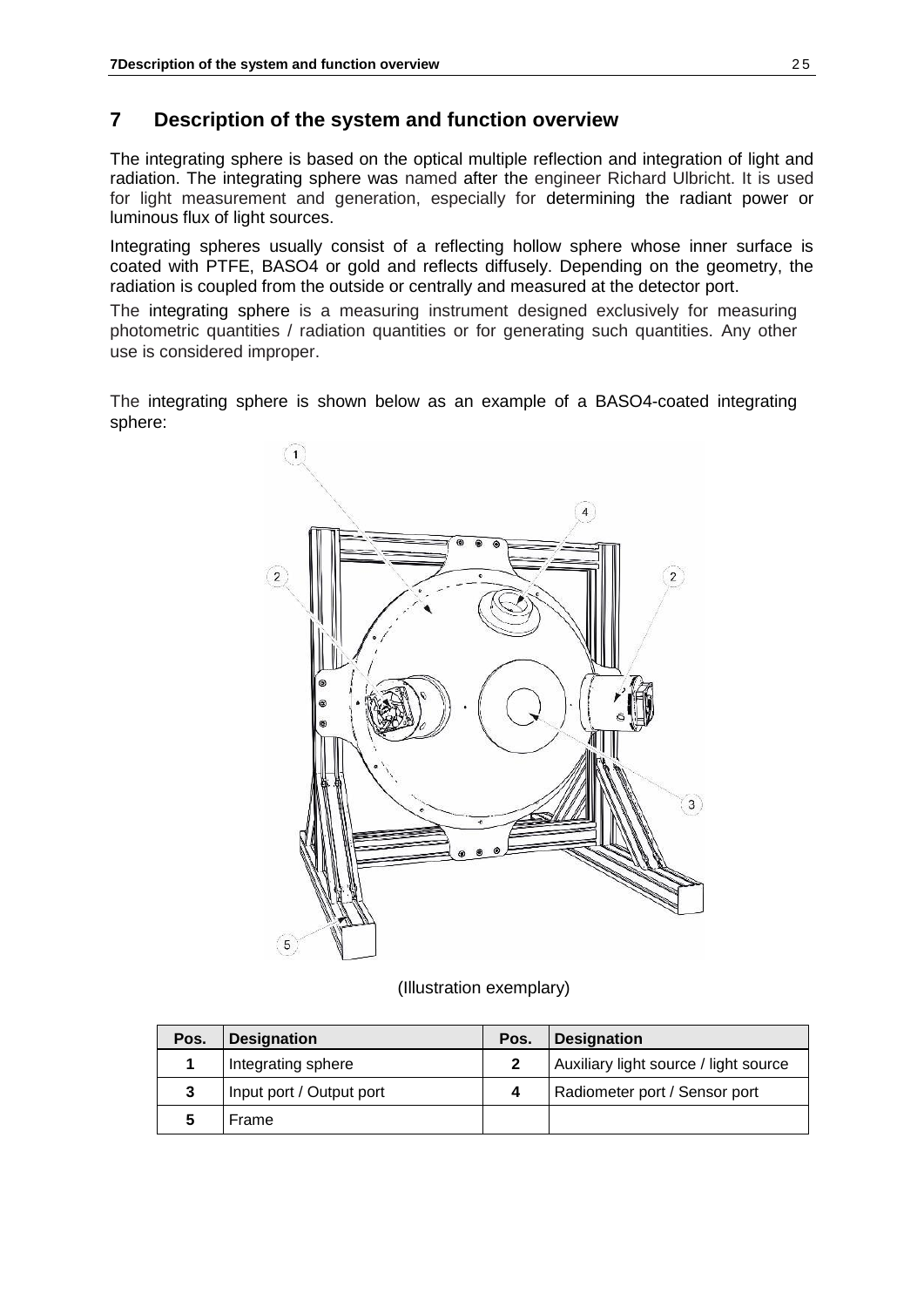The integrating sphere is shown below as an example of a PTFE integrating sphere:



(Illustration exemplary)

| Pos. | <b>Designation</b>        | Pos. | <b>Designation</b>                   |
|------|---------------------------|------|--------------------------------------|
|      | Integrating sphere        |      | Mounting with pelitic cooler for LED |
| 3    | SMA port for spectrometer |      | SIC diodes Port BNC                  |
| 5    | Fan                       |      |                                      |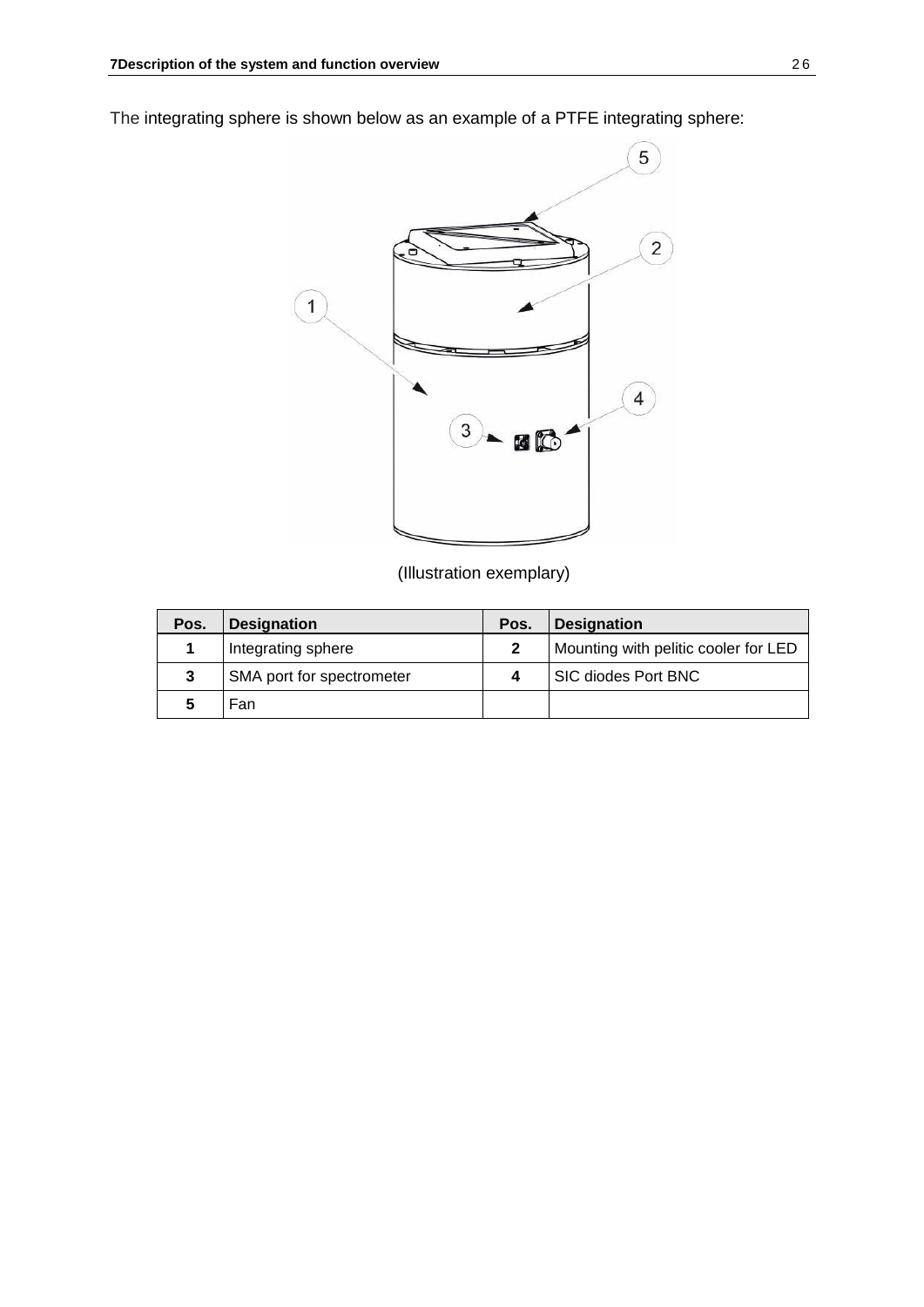#### **Typical configurations include:**

BASO4 Straightening sphere for radiance calibration with lamp ports around the central output port:



PTFE integrating sphere for radiance calibration with deuterium lamp:



Also shown is an SMA-905 port for a fiber optic / spectrometer and a BNC connector with SiC photodiode inside.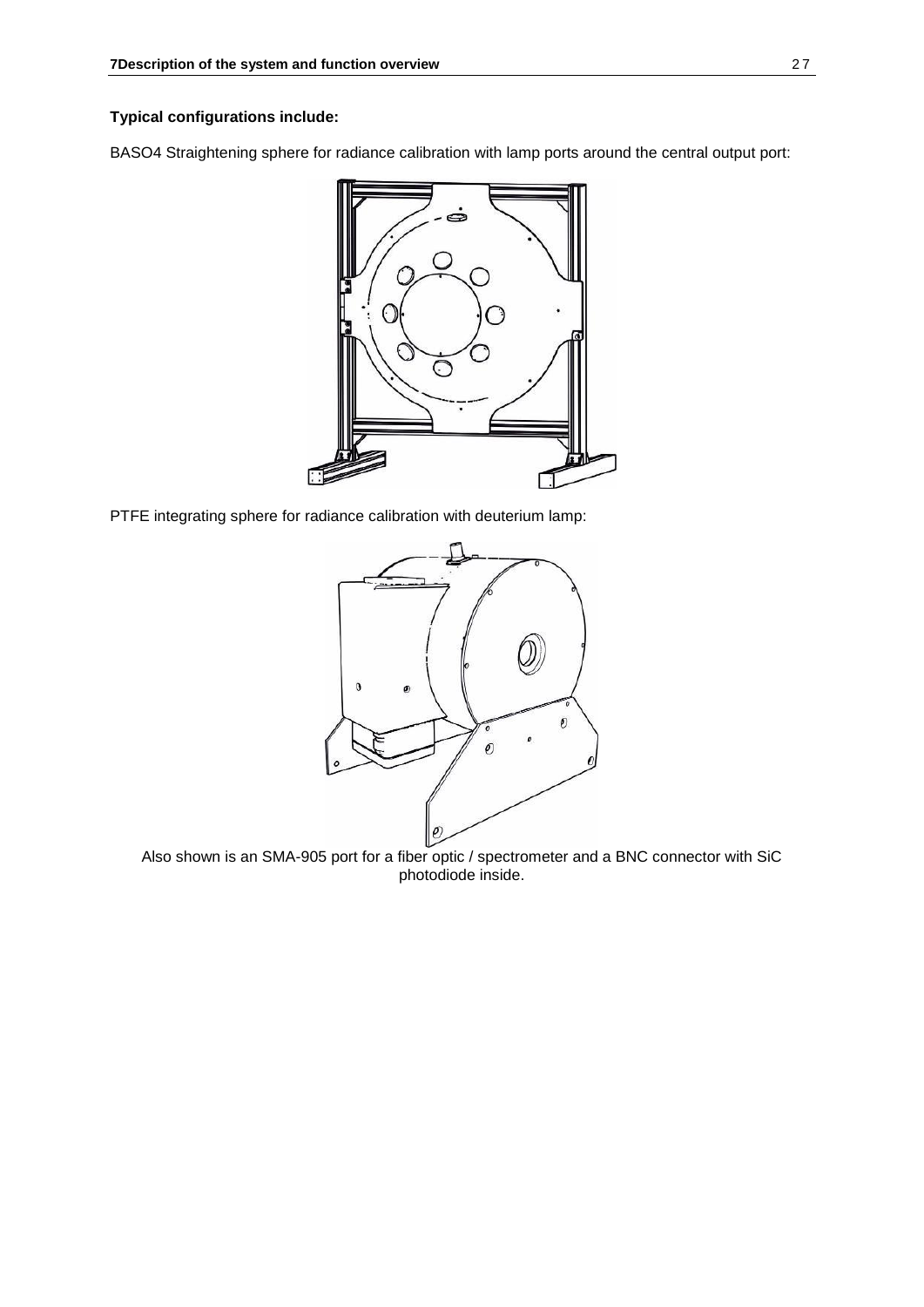#### **1.16 General Product Description:**

The integrating sphere is built in the following versions:

- Coating: BASO4, PTFE, GOLD
- Ball closed / open
- With frame / without frame
- With / without sensor port
- With additional ports
- With built-in photodiode
- if necessary interem baffle
- if applicable, built-in radiation sources
- if necessary with auxiliary light source with halogen lamp



For ease of description, the above components are collectively referred to as a system.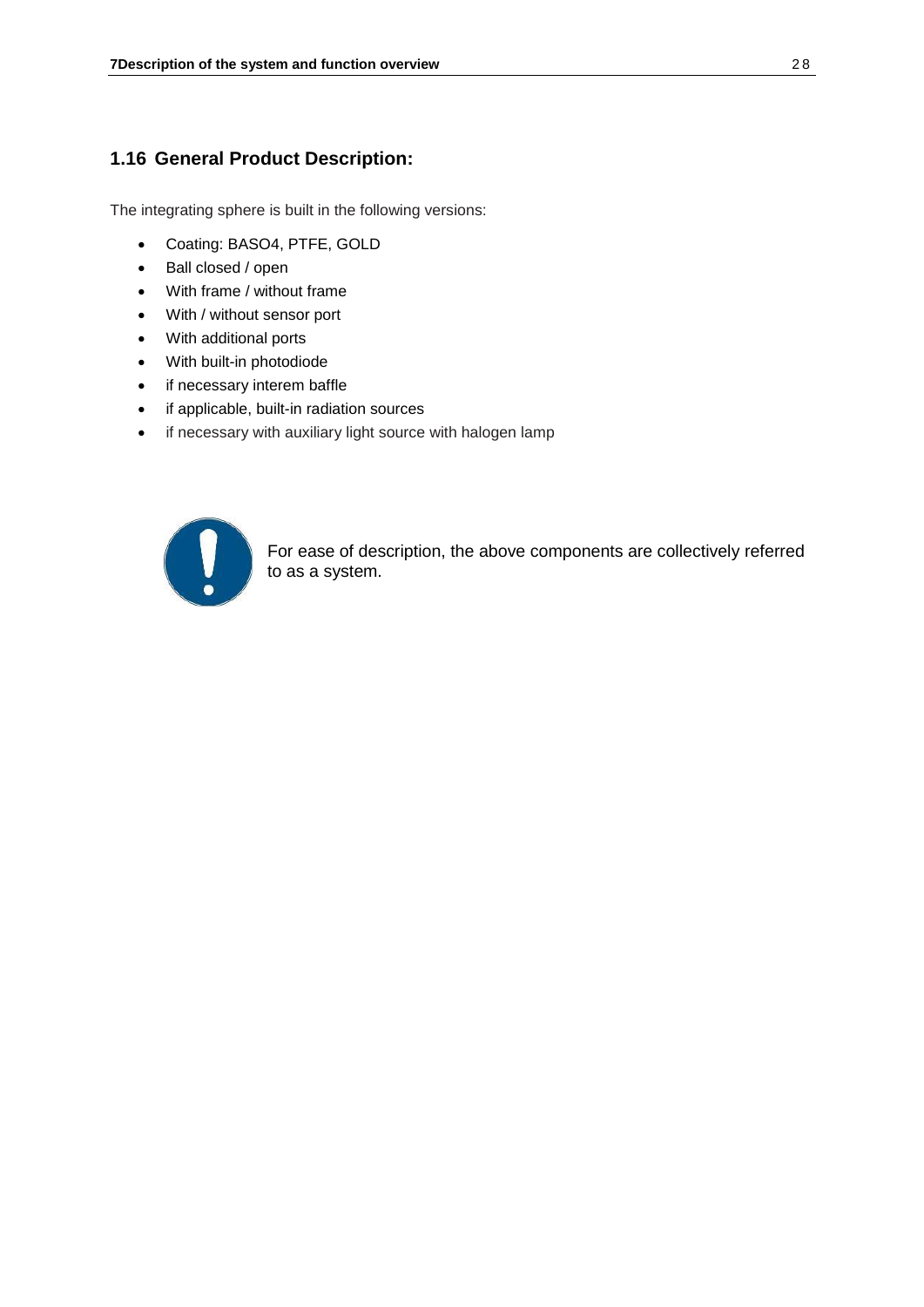## **8 Commissioning**

- Unpack all components and remove packing materials.
- Remove all transport locks and protective foils.
- Check for completeness and whether any damage has been caused to the device during transport.
- If necessary, install the source / auxiliary light source to be measured according to the technical data and customer-specific design drawings. For this purpose e.g.:
	- $\circ$  Insert the auxiliary light source into the base. Attach the auxiliary light source to the integrating sphere with the outer locking screws and fix it in place (optional).
	- o insert the source into the cooled socket (optional).
	- o Connect the mains cable of the Peltier cooler to the mains voltage (optional).
	- o Connect the mains cable of the deuterium lamp to the mains voltage (optional).
- If necessary, install the sensor according to the technical data. To do this, insert the sensor into the radiometer port. Attach the sensor to the integrating sphere with the outer locking screws and fix it in place.

•

The integrating sphere is now ready for operation. Switch off the source and the Peltier cooler after use by disconnecting the mains plugs.

|  | <b>A WARNING</b>                                                                                                            |
|--|-----------------------------------------------------------------------------------------------------------------------------|
|  | <b>Risk of damage</b><br>To prevent thermal overheating, sufficient ventilation must be ensured at<br>all times.            |
|  | Take special care that the ventilation openings are not covered during<br>operation and that sufficient cooling is ensured. |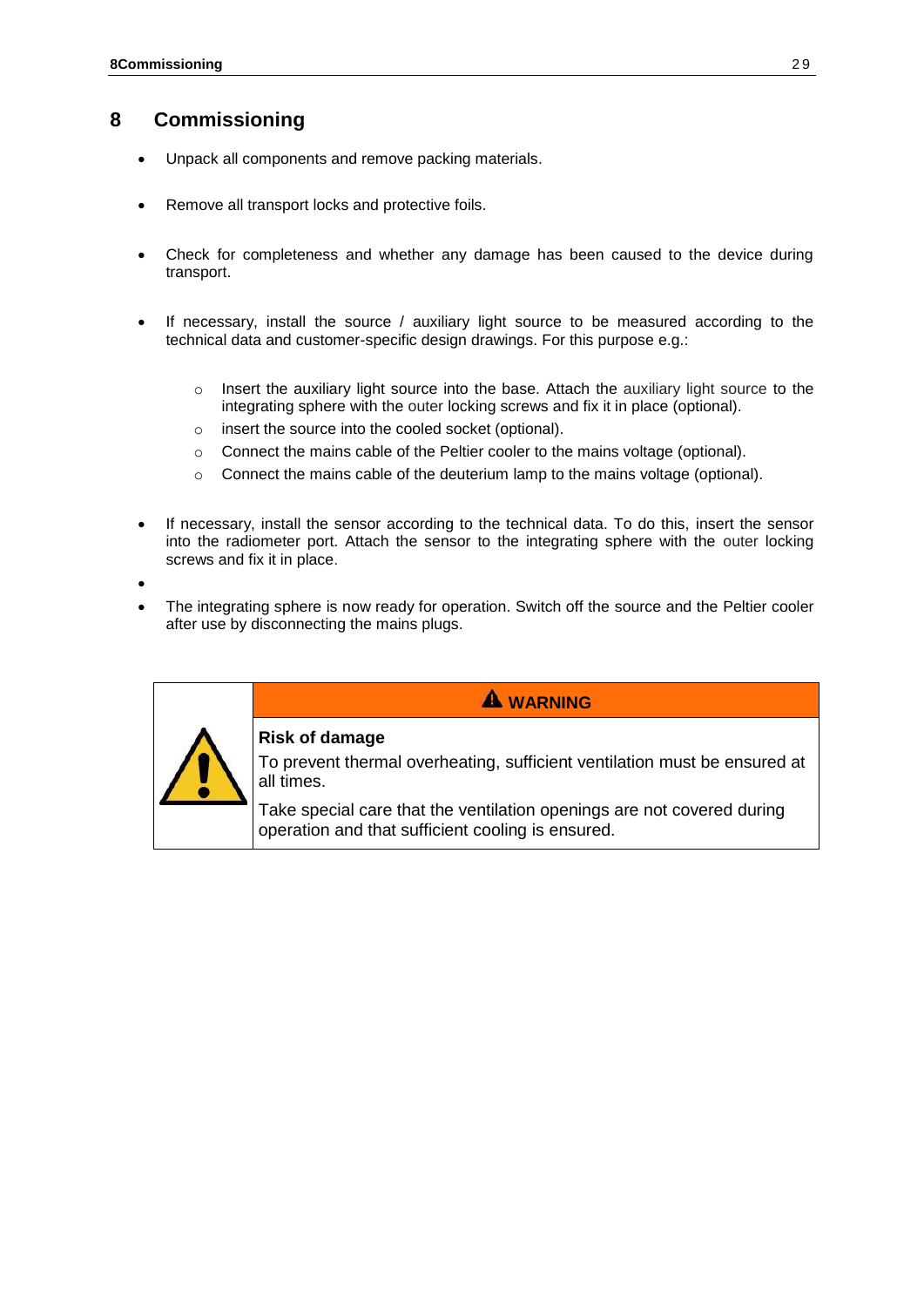## **2 Lamps / LED replacement, cleaning and maintenance**

Please observe the following instructions for cleaning and maintenance:

## **A** DANGER



#### **Danger to life - Electrical voltage**

Certain parts are live when the device is switched on. Contact with live parts can lead to death or life-threatening injuries.

• Disconnect the device from the mains during maintenance and repair work and during cleaning.

|  | <b>CAUTION</b>                                                                                                                                                                                                                                                                                                                                                                                      |
|--|-----------------------------------------------------------------------------------------------------------------------------------------------------------------------------------------------------------------------------------------------------------------------------------------------------------------------------------------------------------------------------------------------------|
|  | Possible damage<br>Avoid touching the sensitive optical coating with bare hands, tools or<br>other objects. If the optical coating is damaged or soiled, the measuring<br>accuracy may be impaired.                                                                                                                                                                                                 |
|  | Wear gloves.<br>$\bullet$<br>Do not touch the sensitive optical coating.<br>$\bullet$<br>Hold components such as port lids only at the edge at the non-<br>$\bullet$<br>coated areas.<br>Hold parts such as port covers, etc. when loosening so that they<br>$\bullet$<br>do not fall into the integrating sphere.<br>Keep parts such as port covers clean and protected at all times.<br>$\bullet$ |

Clean the outside of the integrating sphere only with a dry or slightly damp cloth using pure water or a slightly soapy detergent.

Dirt on the BaSO4 coating should only be carefully blown away with dry cleaned air.

Dirt on the PTFEs should only be carefully blown away with dry cleaned air.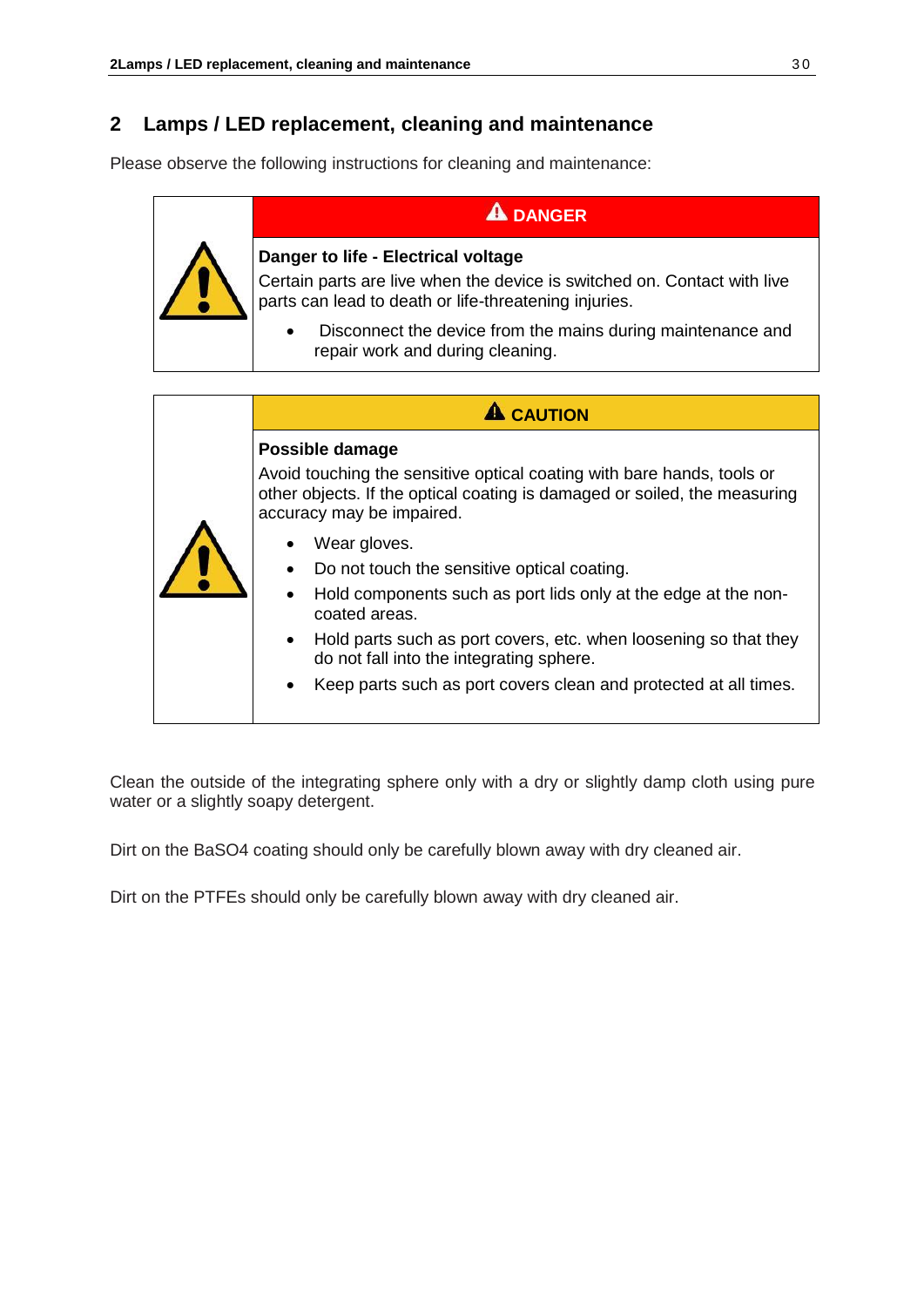## **2.1 Inserting & changing the LEDs (example)**



Loosen the 4 screws at the top of the integrating sphere.

Then carefully remove the upper part of the integrating sphere with the Peltier cooler.

The Leds can be changed carefully - with fitting aluminium core board - after removing the upper unit, see sketch:



Contact the manufacturer for replacement orders and service needs.

## **2.2 Inserting & changing the auxiliary lamps (exemplary)**



Auxiliary lamps can be changed from the outside if necessary. To do this, remove the rear cover and loosen the PG screw connection.

Then insert the auxiliary lamp, mount the rear cover and retighten the PG gland.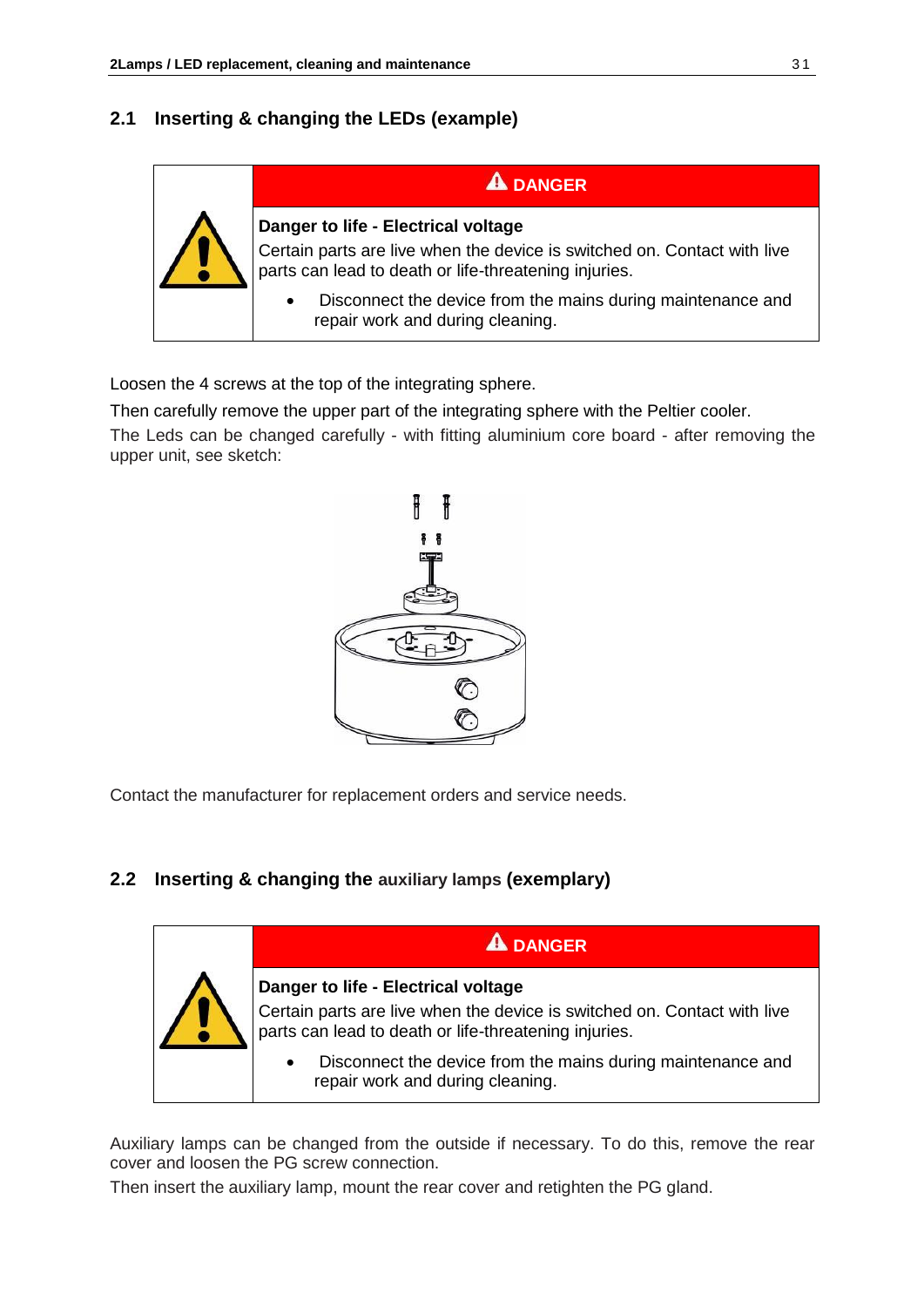

Alternatively, you can also carefully change the auxiliary lamp with tweezers from the front side.

Contact the manufacturer for spare parts.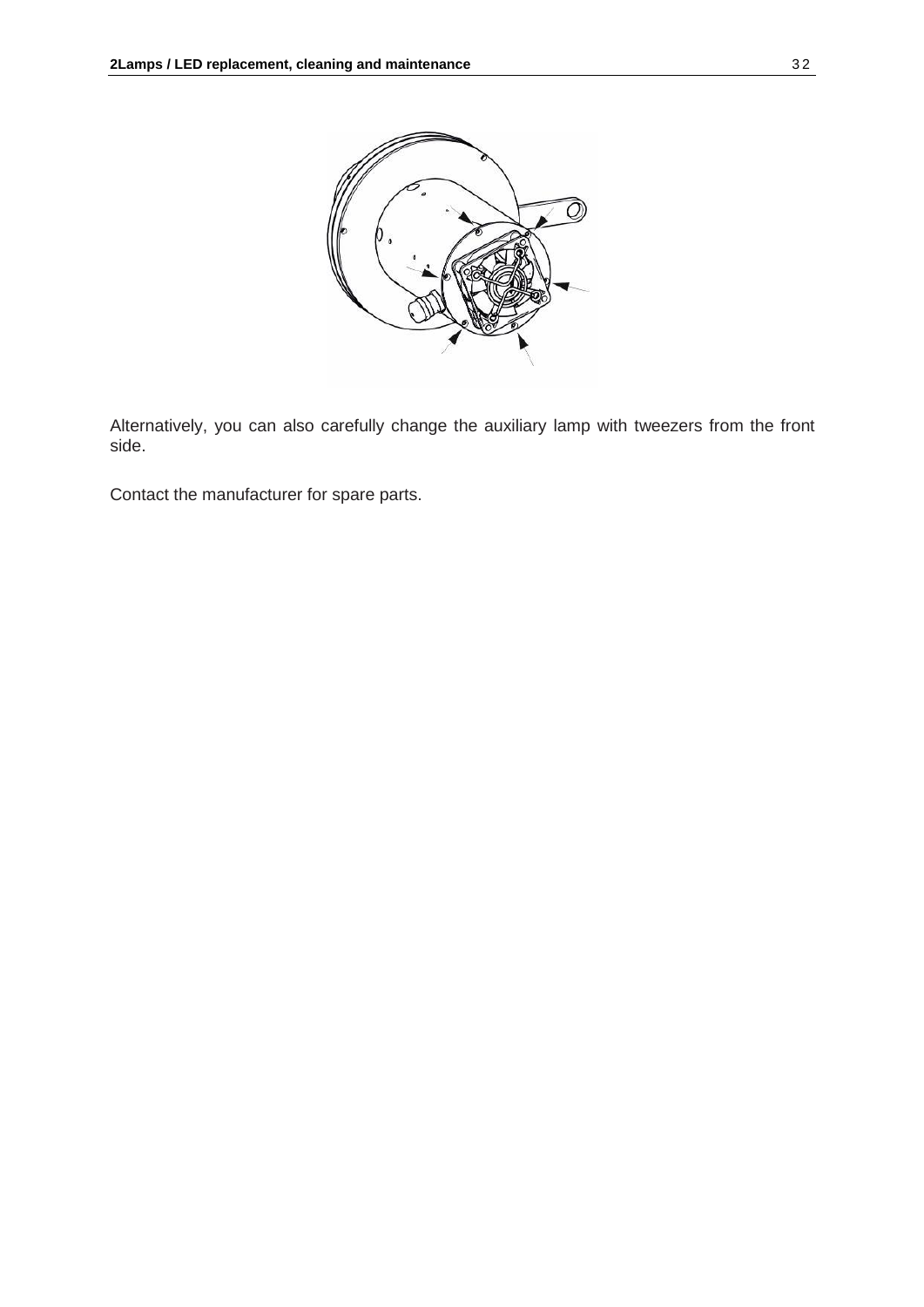## **2.3 Inserting & changing the air filter (exemplary)**



Air filters can be changed from the top of the ventilation grille if necessary. Contact the manufacturer if spare parts are required.



## **2.4 Setting the cooling (exemplary)**

Set the temperature according to the enclosed instructions for the temperature controller. We recommend a test temperature of 20 °C. Too low temperatures can cause condensation of water and damage the integrating sphere.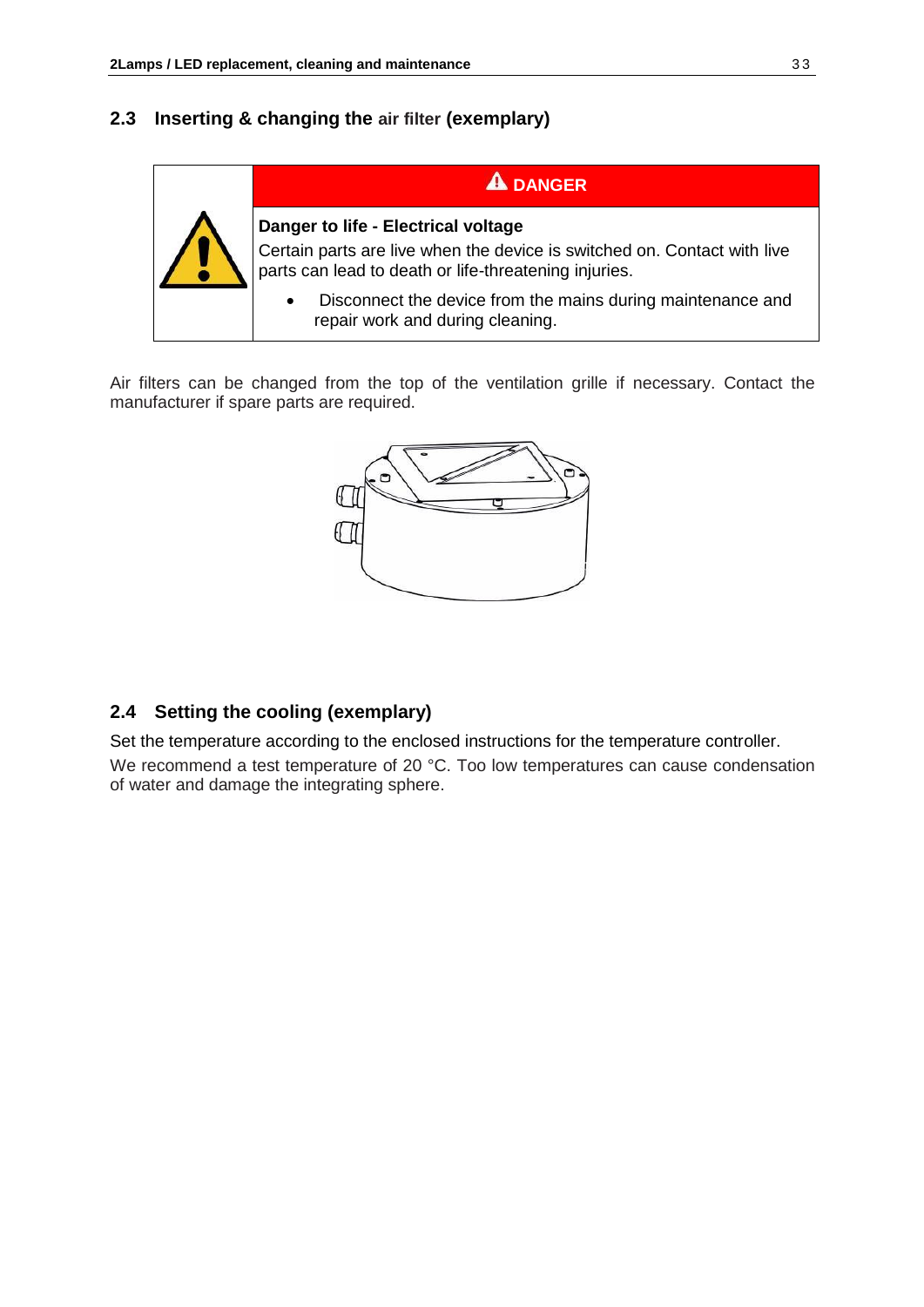## **9 Spare partsand further service**



**Contact for replacement orders and service needs:**

Opsytec Dr. Gröbel GmbH Am Hardtwald 6-8 76275 Ettlingen **Germany** Phone +49 - 7243 - 94 783 - 50 Fax +49 - 7243 - 94 783 - 65

Visit us on the Internet: [www.opsytec.de](http://www.opsytec.de/)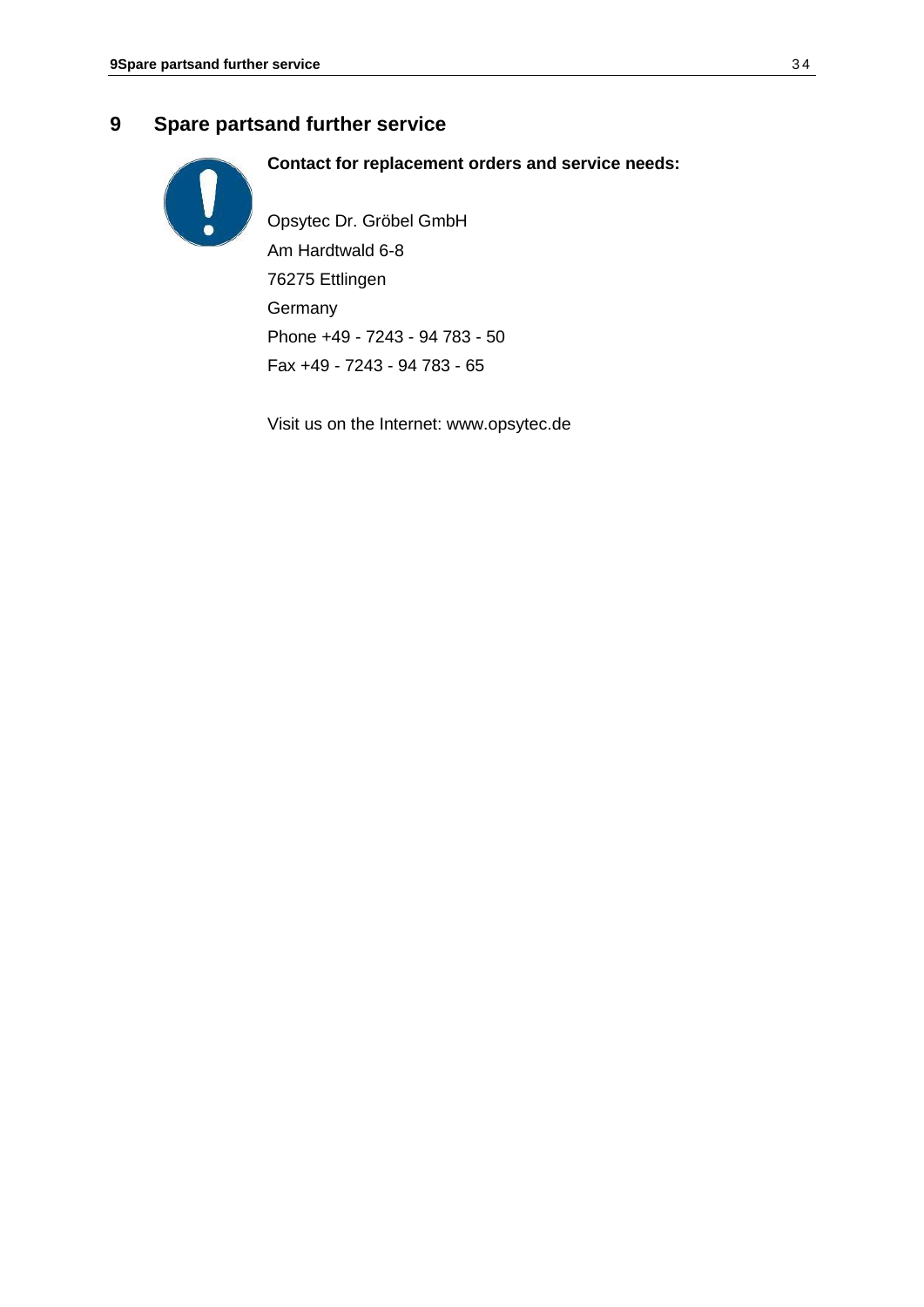## **10 T echnical data**

| <b>General data</b>          |                                                                                    |
|------------------------------|------------------------------------------------------------------------------------|
| Ambient temperature          | $+5$ to 35 °C                                                                      |
| Storage temperature, approx. | $-10$ to $+60$ °C                                                                  |
| Humidity                     | 0% to 80% rel. humidity<br>Info: BASO4 is hygroscopic!                             |
| Dimensions, approx.          | See attachment "Technical Drawing<br>to these operating instructions               |
| Weight approx.               | See attachment "Technical Drawing<br>to these operating instructions               |
| Maximum housing temperature  | < 60 °C                                                                            |
| Cooling                      | Air cooling                                                                        |
| Noise emission               | $Lpa < 70$ dB at the workplace in normal operation<br>according to DIN 45635 T. 19 |

| Mounting position, minimum distances |            |  |  |
|--------------------------------------|------------|--|--|
| Mounting position                    | horizontal |  |  |
| Minimum distances, top               | 4 cm       |  |  |
| Minimum distances, lateral           | 4 cm       |  |  |

| <b>Connections</b>              |               |  |
|---------------------------------|---------------|--|
| Operating voltage and frequency | See nameplate |  |
| Input current                   | See nameplate |  |
| Maximum input power             | See nameplate |  |

| <b>Connections (optional)</b> |                                        |  |
|-------------------------------|----------------------------------------|--|
| <b>BNC</b>                    | 1 piece with integrated SIC photodiode |  |
| SMA                           | 1 piece type 905                       |  |